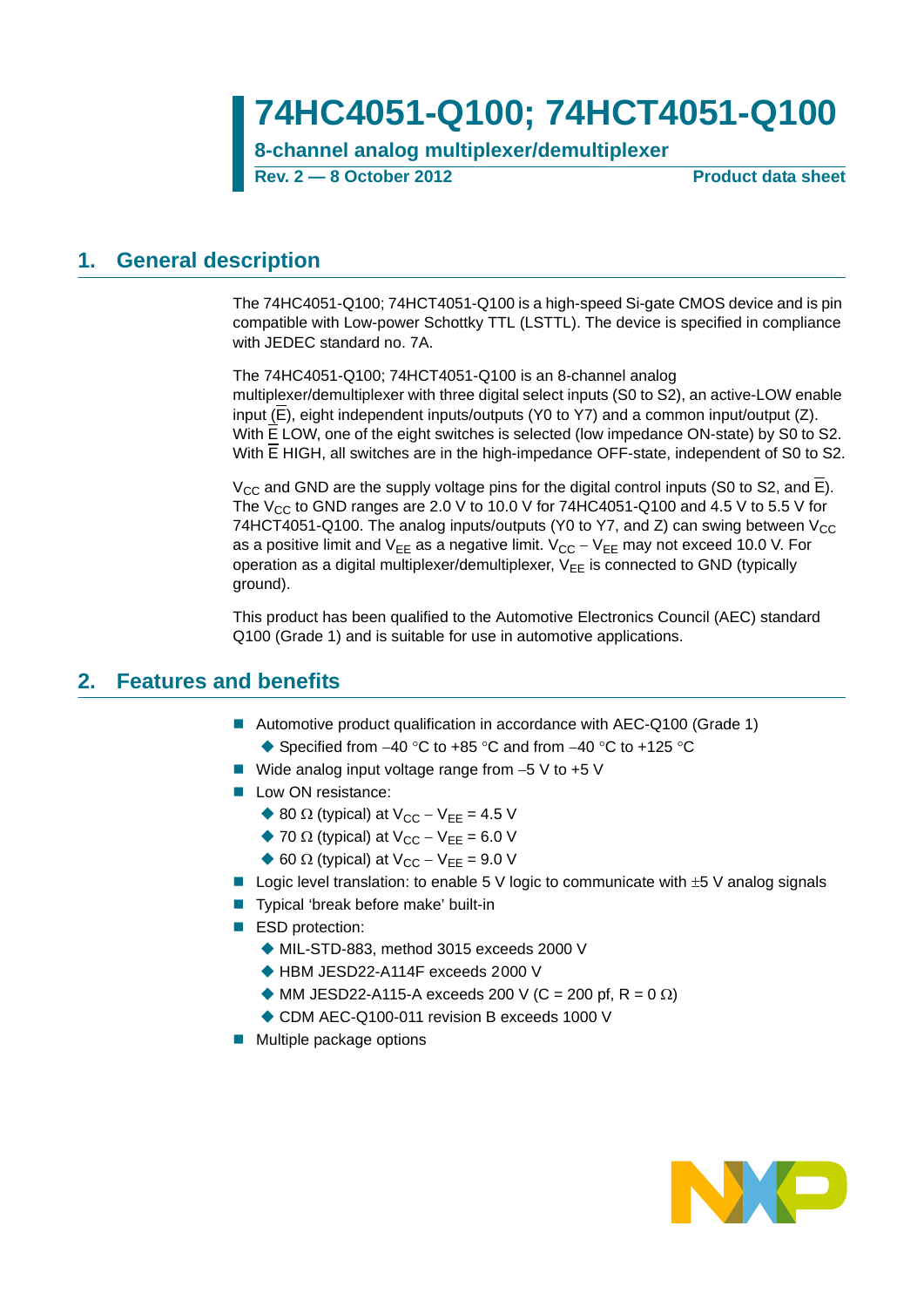**8-channel analog multiplexer/demultiplexer**

### <span id="page-1-0"></span>**3. Applications**

- **Analog multiplexing and demultiplexing**
- Digital multiplexing and demultiplexing
- Signal gating

### <span id="page-1-1"></span>**4. Ordering information**

| <b>Ordering information</b><br>Table 1. |                                 |                     |                                                                                              |                      |  |  |  |  |  |  |
|-----------------------------------------|---------------------------------|---------------------|----------------------------------------------------------------------------------------------|----------------------|--|--|--|--|--|--|
| <b>Type number</b>                      | Package                         |                     |                                                                                              |                      |  |  |  |  |  |  |
|                                         | Temperature range               | <b>Name</b>         | <b>Description</b>                                                                           | <b>Version</b>       |  |  |  |  |  |  |
| 74HC4051D-Q100                          | $-40$ °C to +125 °C             | SO <sub>16</sub>    | plastic small outline package; 16 leads;                                                     | SOT <sub>109-1</sub> |  |  |  |  |  |  |
| 74HCT4051D-Q100                         |                                 |                     | body width 3.9 mm                                                                            |                      |  |  |  |  |  |  |
| 74HC4051PW-Q100                         | $-40$ °C to +125 °C             | TSSOP <sub>16</sub> | plastic thin shrink small outline package; 16                                                | SOT403-1             |  |  |  |  |  |  |
| 74HCT4051PW-Q100                        |                                 |                     | leads; body width 4.4 mm                                                                     |                      |  |  |  |  |  |  |
| 74HC4051BQ-Q100                         | $-40$ °C to +125 °C<br>DHVQFN16 |                     | plastic dual in-line compatible thermal enhanced                                             | SOT763-1             |  |  |  |  |  |  |
| 74HCT4051BQ-Q100                        |                                 |                     | very thin quad flat package; no leads; 16<br>terminals; body $2.5 \times 3.5 \times 0.85$ mm |                      |  |  |  |  |  |  |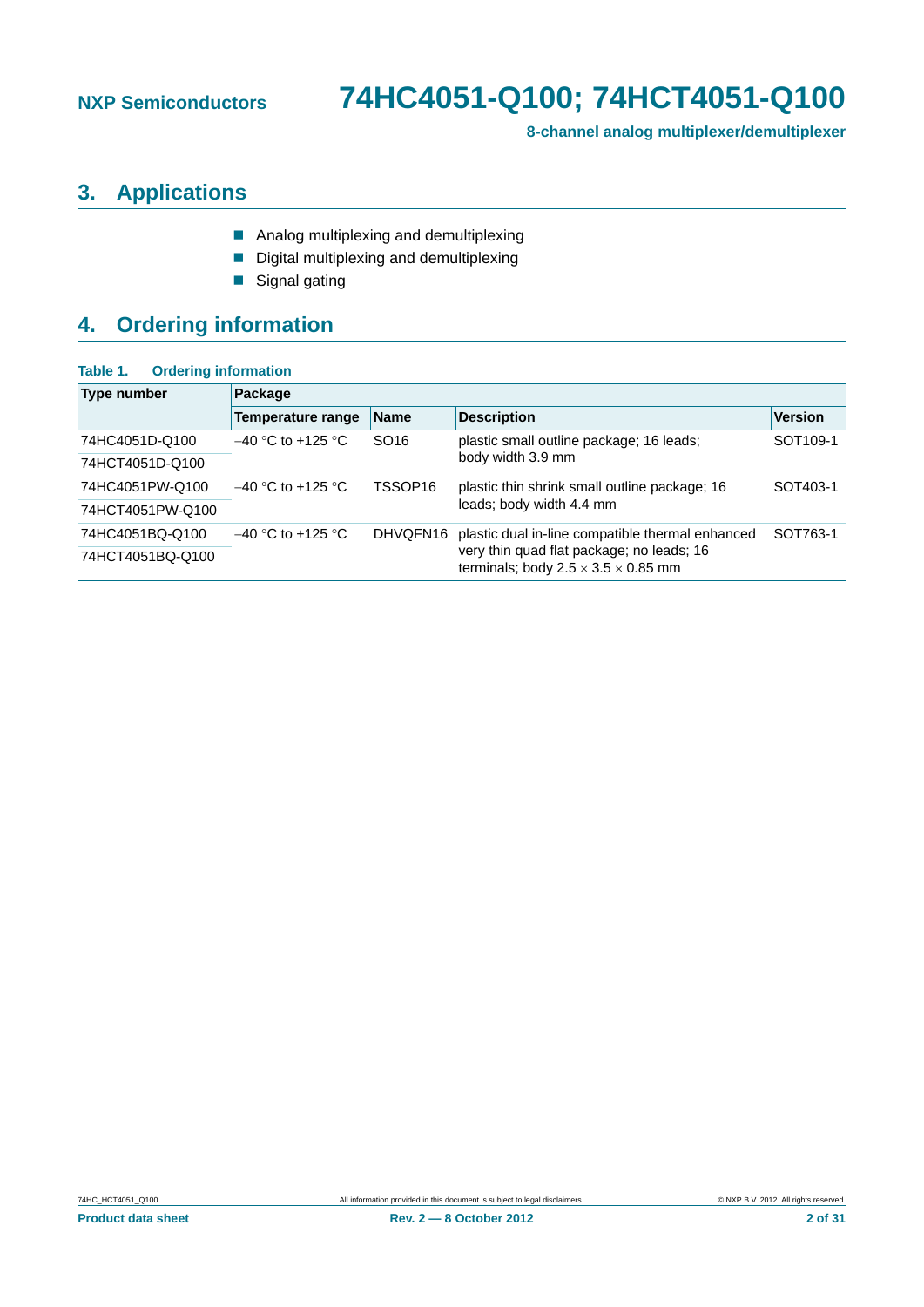**8-channel analog multiplexer/demultiplexer**

### <span id="page-2-0"></span>**5. Functional diagram**

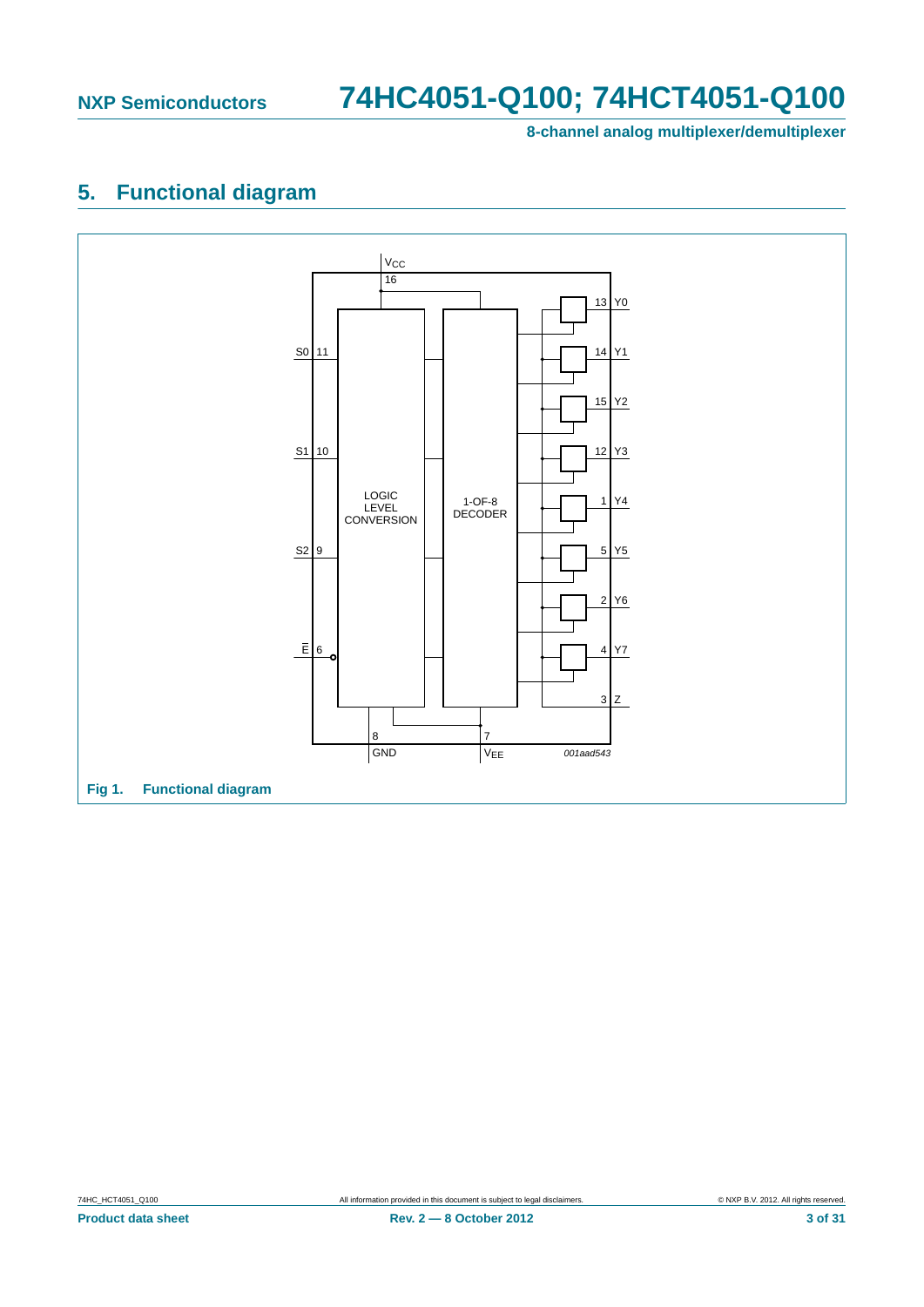**8-channel analog multiplexer/demultiplexer**



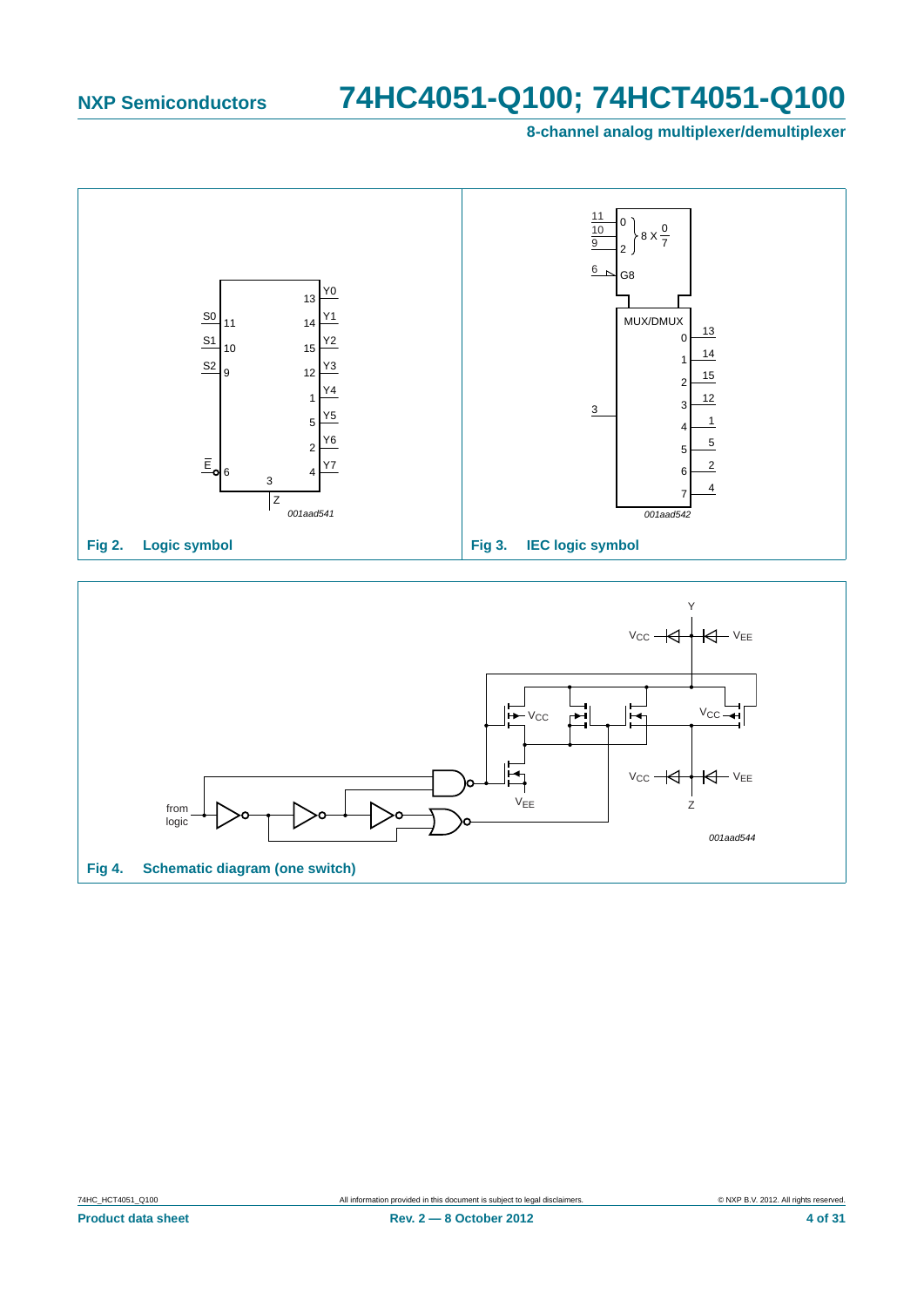**8-channel analog multiplexer/demultiplexer**

### <span id="page-4-0"></span>**6. Pinning information**

**6.1 Pinning**

#### <span id="page-4-1"></span>**74HC4051-Q100 74HCT4051-Q100** VCC terminal 1  $\overline{4}$  $\frac{1}{\sqrt{1+\frac{1}{1+\frac{1}{1+\frac{1}{1+\frac{1}{1+\frac{1}{1+\frac{1}{1+\frac{1}{1+\frac{1}{1+\frac{1}{1+\frac{1}{1+\frac{1}{1+\frac{1}{1+\frac{1}{1+\frac{1}{1+\frac{1}{1+\frac{1}{1+\frac{1}{1+\frac{1}{1+\frac{1}{1+\frac{1}{1+\frac{1}{1+\frac{1}{1+\frac{1}{1+\frac{1}{1+\frac{1}{1+\frac{1}{1+\frac{1}{1+\frac{1}{1+\frac{1}{1+\frac{1}{1+\frac{1}{1+\frac{1}{1+\frac{1}{1+\frac{1}{1+\frac{1}{1+\$ index area **74HC4051-Q100**  $\sqrt{6}$ **74HCT4051-Q100**  $\overline{ }$  $Y6 \tbinom{2}{2}$  (15  $Y2$  $Z \overline{3}$  |  $\overline{14} \overline{1}$  Y1  $Y4$  1  $Y4 \begin{array}{|c|c|c|c|c|} \hline 1 & \quad & 16 \end{array}$   $V_{CC}$  $Y6$  2 Y6 2 \ / 15 Y2  $YZ \rceil 4$  |  $\rceil$  |  $\rceil$   $\rceil$   $\rceil$   $\rceil$   $\rceil$  $Z\sqrt{3}$  $Z \t3$  14 Y1  $\sqrt{5}$  5 |  $\sqrt{12}$   $\sqrt{3}$  $Y7$  4 Y7 4 13 Y0  $\bar{E}$  6 |  $V_{CC}^{(1)}$  | (11 S0 5 Y5 5 2 12 Y3  $V_{EE}$   $\boxed{7}$   $\boxed{2}$   $\boxed{10}$  S1  $\sqrt{10}$  $E\sqrt{6}$  $E = 6$  11 S0 ່ ග  $\overline{10}$  S1  $V_{EE}$  7 10 S1 GND S *aaa-003161*  $\overline{9}$  S<sub>2</sub>  $GND \begin{bmatrix} 8 \\ 9 \end{bmatrix}$  S2 *aaa-003160* Transparent top view (1) This is not a supply pin. The substrate is attached to this pad using conductive die attach material. There is no electrical or mechanical requirement to solder this pad. However, if it is soldered, the solder land should remain floating or be connected to VCC. **Fig 5. Pin configuration SO16 and TSSOP16 Fig 6. Pin configuration DHVQFN16**

#### **6.2 Pin description**

<span id="page-4-2"></span>

| Table 2.<br><b>Pin description</b>                                                    |           |                           |
|---------------------------------------------------------------------------------------|-----------|---------------------------|
| <b>Symbol</b>                                                                         | Pin       | <b>Description</b>        |
| E                                                                                     | 6         | enable input (active LOW) |
| V <sub>EE</sub>                                                                       | 7         | supply voltage            |
| <b>GND</b>                                                                            | 8         | ground supply voltage     |
| S0, S1, S2                                                                            | 11, 10, 9 | select input              |
| Y0, Y1, Y2, Y3, Y4, Y5, Y6, Y7 13, 14, 15, 12, 1, 5, 2, 4 independent input or output |           |                           |
| Z                                                                                     | 3         | common output or input    |
| $V_{\rm CC}$                                                                          | 16        | supply voltage            |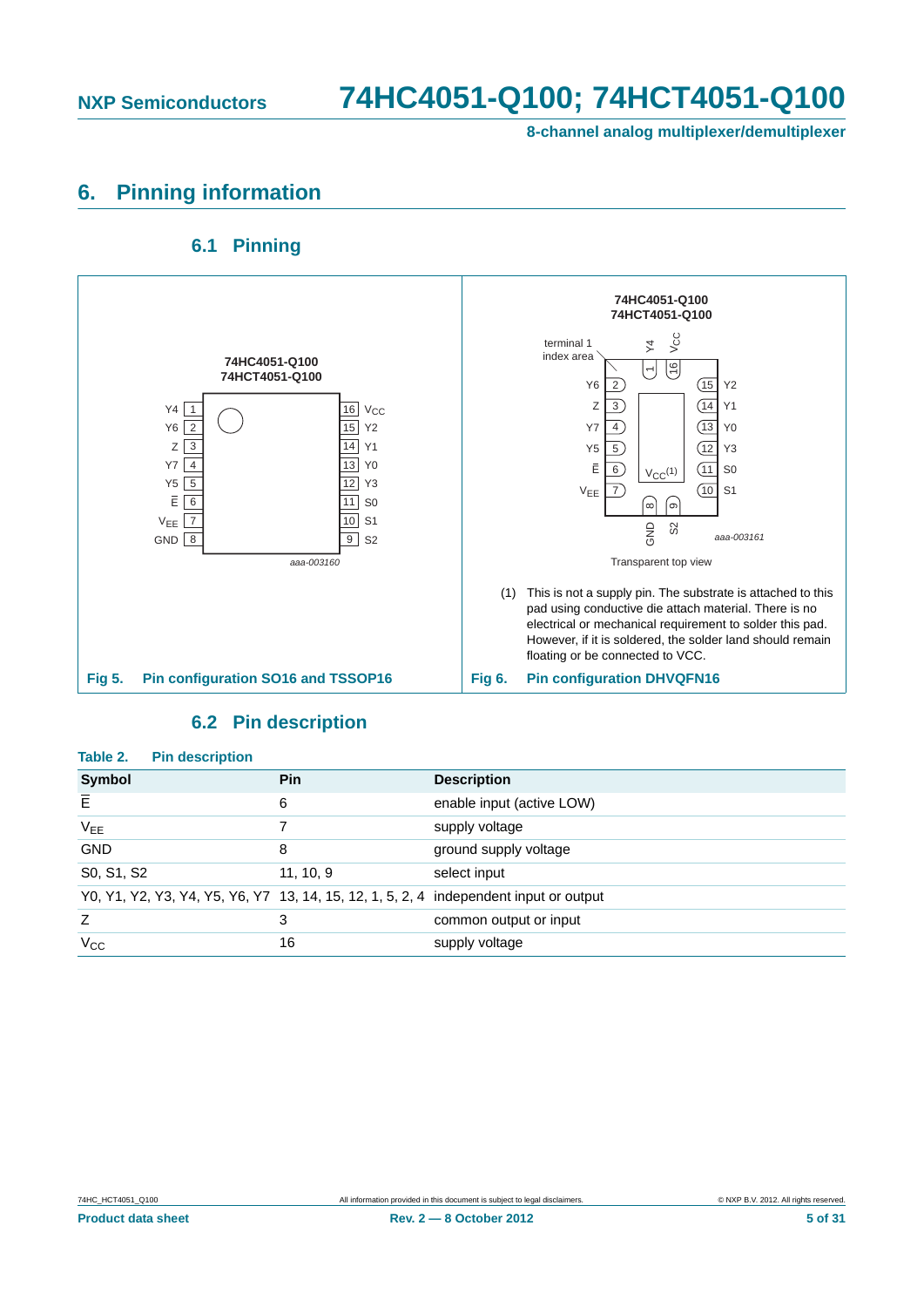**8-channel analog multiplexer/demultiplexer**

### <span id="page-5-3"></span>**7. Functional description**

#### **7.1 Function table**

<span id="page-5-4"></span>

| Table 3. | <b>Function table[1]</b> |           |                |                   |
|----------|--------------------------|-----------|----------------|-------------------|
| Input    |                          |           |                | <b>Channel ON</b> |
| E        | <b>S2</b>                | <b>S1</b> | S <sub>0</sub> |                   |
| L        |                          |           |                | $Y0$ to $Z$       |
|          |                          |           | H              | $Y1$ to $Z$       |
| L        |                          | H         |                | $Y2$ to $Z$       |
|          |                          | H         | H              | Y3 to Z           |
|          | H                        |           |                | Y4 to Z           |
|          | H                        |           | H              | $Y5$ to Z         |
| L.       | H                        | H         |                | Y6 to Z           |
|          | H                        | H         | H              | $Y7$ to $Z$       |
| H        | X                        | X         | X              | switches off      |

<span id="page-5-0"></span>[1] H = HIGH voltage level;

L = LOW voltage level;

 $X =$  don't care.

### <span id="page-5-5"></span>**8. Limiting values**

#### **Table 4. Limiting values**

*In accordance with the Absolute Maximum Rating System (IEC 60134). Voltages are referenced to V<sub>SS</sub> = 0 V (ground).* 

| <b>Symbol</b>     | <b>Parameter</b>        | <b>Conditions</b>                                | Min                      | <b>Max</b> | <b>Unit</b> |
|-------------------|-------------------------|--------------------------------------------------|--------------------------|------------|-------------|
| $V_{\rm CC}$      | supply voltage          |                                                  | $11 - 0.5$               | $+11.0$    | V           |
| $I_{\mathsf{IK}}$ | input clamping current  | $V_1$ < -0.5 V or $V_1$ > $V_{CC}$ + 0.5 V       | ۰                        | ±20        | mA          |
| $I_{SK}$          | switch clamping current | $V_{SW}$ < -0.5 V or $V_{SW}$ > $V_{CC}$ + 0.5 V |                          | ±20        | mA          |
| $I_{SW}$          | switch current          | $-0.5 V < V_{SW} < V_{CC} + 0.5 V$               |                          | ±25        | mA          |
| $I_{EE}$          | supply current          |                                                  | ٠                        | ±20        | mA          |
| $I_{\rm CC}$      | supply current          |                                                  | $\overline{\phantom{0}}$ | 50         | mA          |
| <b>I</b> GND      | ground current          |                                                  | ۰                        | $-50$      | mA          |
| $T_{\text{stg}}$  | storage temperature     |                                                  | $-65$                    | $+150$     | °C          |
| $P_{\text{tot}}$  | total power dissipation |                                                  | $\boxed{2}$ -            | 500        | mW          |
| P                 | power dissipation       | per switch                                       | ٠                        | 100        | mW          |

<span id="page-5-1"></span>[1] To avoid drawing  $V_{CC}$  current out of terminal Z, when switch current flows into terminals Yn, the voltage drop across the bidirectional switch must not exceed 0.4 V. If the switch current flows into terminal Z, no  $V_{CC}$  current will flow out of terminals Yn, and in this case there is no limit for the voltage drop across the switch, but the voltages at Yn and Z may not exceed  $V_{CC}$  or  $V_{EE}$ .

<span id="page-5-2"></span>[2] For SO16 packages: above 70 °C the value of  $P_{tot}$  derates linearly with 8 mW/K. For TSSOP16 package: above 60 °C the value of  $P_{tot}$  derates linearly with 5.5 mW/K. For DHVQFN16 packages: above 60 °C the value of  $P_{tot}$  derates linearly with 4.5 mW/K.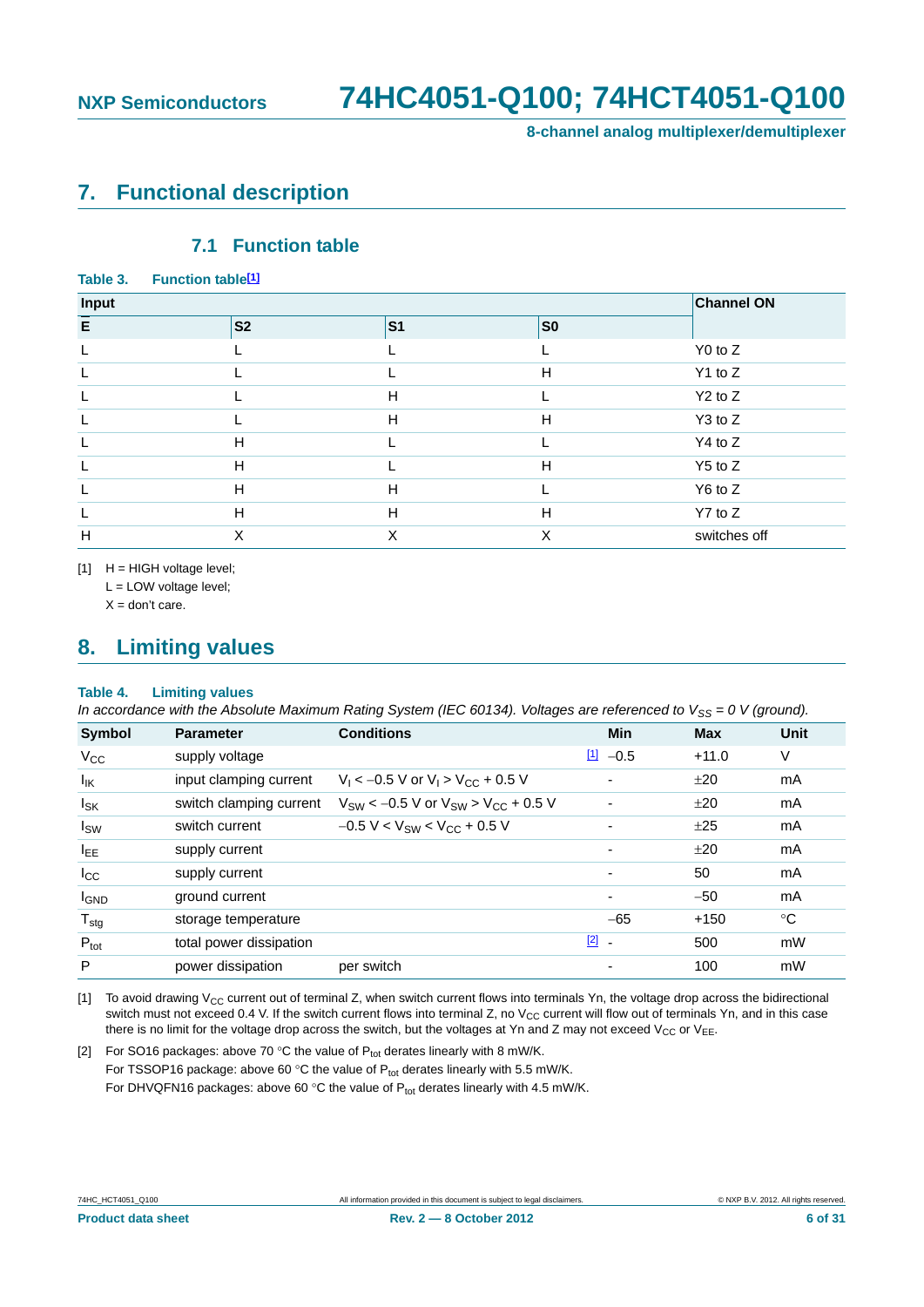**8-channel analog multiplexer/demultiplexer**

### <span id="page-6-2"></span>**9. Recommended operating conditions**

| Table 5.              | <b>Recommended operating conditions</b> |                                  |                          |                          |              |                          |                          |                          |             |
|-----------------------|-----------------------------------------|----------------------------------|--------------------------|--------------------------|--------------|--------------------------|--------------------------|--------------------------|-------------|
| <b>Symbol</b>         | <b>Parameter</b>                        | <b>Conditions</b>                |                          | 74HC4051-Q100            |              | 74HCT4051-Q100           |                          |                          | Unit        |
|                       |                                         |                                  | Min                      | <b>Typ</b>               | <b>Max</b>   | Min                      | <b>Typ</b>               | <b>Max</b>               |             |
| $V_{\rm CC}$          | supply voltage                          | see Figure 7<br>and Figure 8     |                          |                          |              |                          |                          |                          |             |
|                       |                                         | $V_{CC}$ – GND                   | 2.0                      | 5.0                      | 10.0         | 4.5                      | 5.0                      | 5.5                      | V           |
|                       |                                         | $V_{CC} - V_{EE}$                | 2.0                      | 5.0                      | 10.0         | 2.0                      | 5.0                      | 10.0                     | $\vee$      |
| $V_{I}$               | input voltage                           |                                  | <b>GND</b>               | $\overline{\phantom{a}}$ | $V_{\rm CC}$ | <b>GND</b>               | $\overline{\phantom{a}}$ | $V_{\rm CC}$             | $\vee$      |
| <b>V<sub>SW</sub></b> | switch voltage                          |                                  | V <sub>EE</sub>          | ٠                        | $V_{\rm CC}$ | V <sub>EE</sub>          | $\overline{\phantom{a}}$ | $V_{\rm CC}$             | V           |
| $T_{amb}$             | ambient temperature                     |                                  | $-40$                    | $+25$                    | $+125$       | $-40$                    | $+25$                    | $+125$                   | $^{\circ}C$ |
| $\Delta t/\Delta V$   | input transition rise and fall          | $V_{\rm CC}$ = 2.0 V             | $\overline{\phantom{a}}$ | Ξ.                       | 625          | $\overline{\phantom{a}}$ | ٠                        | $\overline{\phantom{a}}$ | ns/V        |
|                       | rate                                    | $V_{CC} = 4.5 V$                 | $\overline{\phantom{0}}$ | 1.67                     | 139          |                          | 1.67                     | 139                      | ns/V        |
|                       |                                         | $V_{\rm CC} = 6.0 V$             | ٠                        | $\overline{\phantom{a}}$ | 83           | $\overline{\phantom{0}}$ | ۰                        | $\overline{\phantom{a}}$ | ns/V        |
|                       |                                         | $V_{\text{CC}} = 10.0 \text{ V}$ |                          | $\overline{\phantom{a}}$ | 31           |                          |                          | $\overline{\phantom{a}}$ | ns/V        |

<span id="page-6-1"></span><span id="page-6-0"></span>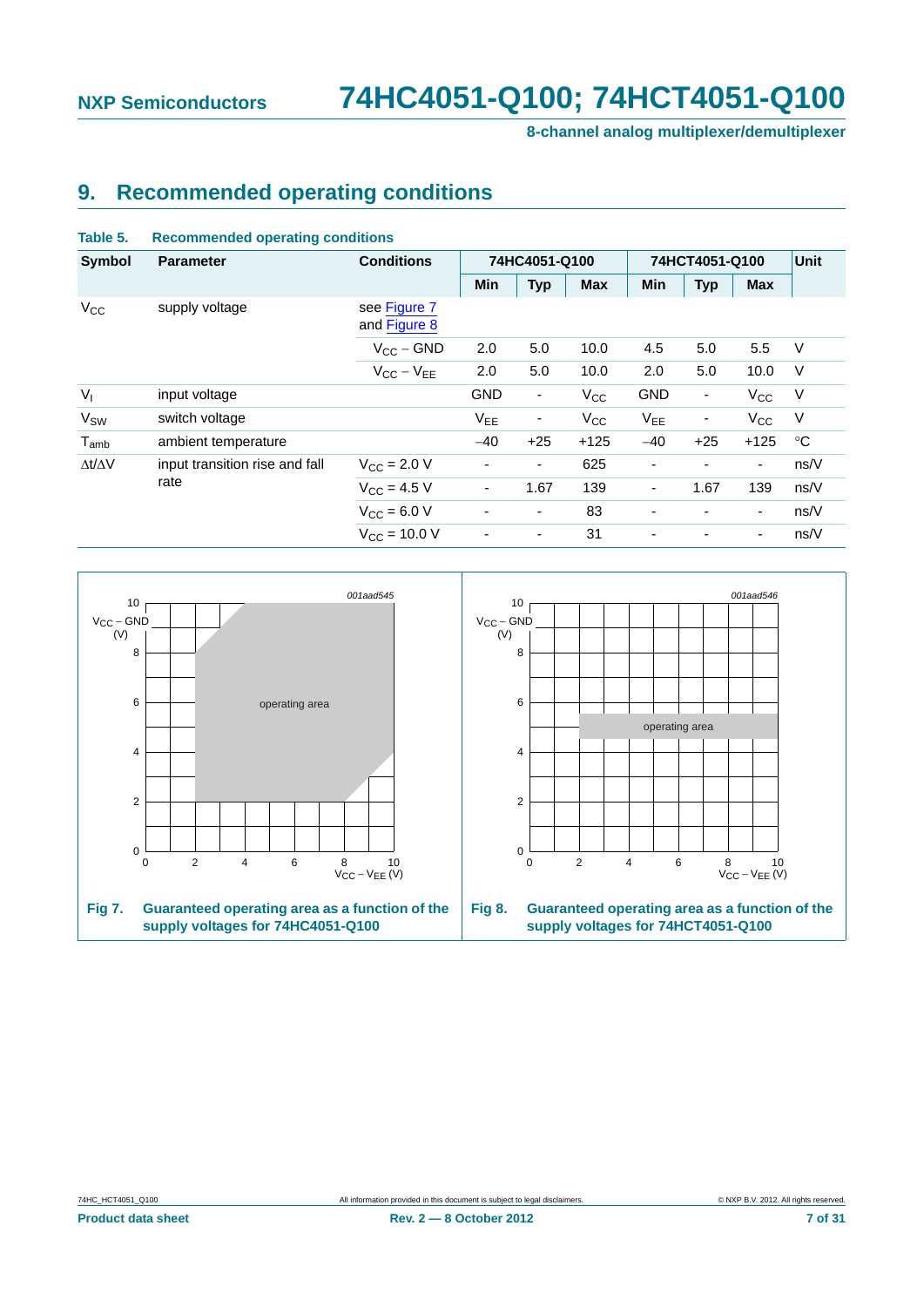**8-channel analog multiplexer/demultiplexer**

### <span id="page-7-0"></span>**10. Static characteristics**

#### Table 6. R<sub>ON</sub> resistance per switch for 74HC4051-Q100 and 74HCT4051-Q100

 $V_I = V_{II}$  or  $V_{IL}$ ; for test circuit see *Figure 9.* 

*Vis is the input voltage at a Yn or Z terminal, whichever is assigned as an input. Vos is the output voltage at a Yn or Z terminal, whichever is assigned as an output. For 74HC4051-Q100: V<sub>CC</sub> – GND or V<sub>CC</sub> – V<sub>EE</sub> = 2.0 V, 4.5 V, 6.0 V and 9.0 V.* 

*For 74HCT4051-Q100: VCC GND = 4.5 V and 5.5 V, VCC VEE = 2.0 V, 4.5 V, 6.0 V and 9.0 V.*

|                   | Symbol Parameter                           | <b>Conditions</b>                                            | Min                      | <b>Typ</b>               | Max                      | Unit     |
|-------------------|--------------------------------------------|--------------------------------------------------------------|--------------------------|--------------------------|--------------------------|----------|
| $T_{amb} = 25 °C$ |                                            |                                                              |                          |                          |                          |          |
|                   | R <sub>ON(peak)</sub> ON resistance (peak) | $V_{is} = V_{CC}$ to $V_{EE}$                                |                          |                          |                          |          |
|                   |                                            | $V_{CC}$ = 2.0 V; $V_{FF}$ = 0 V; $I_{SW}$ = 100 $\mu$ A     | $\boxed{11}$             | $\overline{\phantom{a}}$ | ÷,                       | Ω        |
|                   |                                            | $V_{CC}$ = 4.5 V; $V_{FF}$ = 0 V; $I_{SW}$ = 1000 $\mu$ A    | $\overline{\phantom{a}}$ | 100                      | 180                      | Ω        |
|                   |                                            | $V_{CC}$ = 6.0 V; $V_{FF}$ = 0 V; $I_{SW}$ = 1000 $\mu$ A    |                          | 90                       | 160                      | Ω        |
|                   |                                            | $V_{CC}$ = 4.5 V; $V_{FF}$ = -4.5 V; $I_{SW}$ = 1000 $\mu$ A | $\blacksquare$           | 70                       | 130                      | Ω        |
| $R_{ON(rail)}$    | ON resistance (rail)                       | $V_{is} = V_{EE}$                                            |                          |                          |                          |          |
|                   |                                            | $V_{CC}$ = 2.0 V; $V_{EE}$ = 0 V; $I_{SW}$ = 100 $\mu$ A     | $\boxed{11}$             | 150                      | $\overline{\phantom{a}}$ | Ω        |
|                   |                                            | $V_{CC}$ = 4.5 V; $V_{FF}$ = 0 V; $I_{SW}$ = 1000 $\mu$ A    |                          | 80                       | 140                      | $\Omega$ |
|                   |                                            | $V_{CC}$ = 6.0 V; $V_{FF}$ = 0 V; $I_{SW}$ = 1000 $\mu$ A    | $\blacksquare$           | 70                       | 120                      | Ω        |
|                   |                                            | $V_{CC}$ = 4.5 V; $V_{FF}$ = -4.5 V; $I_{SW}$ = 1000 $\mu$ A | -                        | 60                       | 105                      | Ω        |
|                   |                                            | $V_{is} = V_{CC}$                                            |                          |                          |                          |          |
|                   |                                            | $V_{CC}$ = 2.0 V; $V_{EE}$ = 0 V; $I_{SW}$ = 100 $\mu$ A     | [1] -                    | 150                      | $\overline{\phantom{a}}$ | Ω        |
|                   |                                            | $V_{CC}$ = 4.5 V; $V_{EE}$ = 0 V; $I_{SW}$ = 1000 $\mu$ A    | $\overline{\phantom{a}}$ | 90                       | 160                      | Ω        |
|                   |                                            | $V_{CC}$ = 6.0 V; $V_{FF}$ = 0 V; $I_{SW}$ = 1000 $\mu$ A    |                          | 80                       | 140                      | Ω        |
|                   |                                            | $V_{CC}$ = 4.5 V; $V_{FF}$ = -4.5 V; $I_{SW}$ = 1000 $\mu$ A | $\overline{\phantom{a}}$ | 65                       | 120                      | Ω        |
| $\Delta R_{ON}$   | ON resistance mismatch                     | $V_{is} = V_{CC}$ to $V_{EE}$                                |                          |                          |                          |          |
|                   | between channels                           | $V_{CC}$ = 2.0 V; $V_{FF}$ = 0 V                             | [1] -                    | $\blacksquare$           |                          | Ω        |
|                   |                                            | $V_{CC} = 4.5 V$ ; $V_{FF} = 0 V$                            |                          | 9                        | ÷,                       | $\Omega$ |
|                   |                                            | $V_{CC}$ = 6.0 V; $V_{FF}$ = 0 V                             |                          | 8                        | $\overline{\phantom{a}}$ | Ω        |
|                   |                                            | $V_{CC}$ = 4.5 V; $V_{FF}$ = -4.5 V                          |                          | 6                        | ÷,                       | Ω        |
|                   | $T_{amb} = -40 °C$ to +85 °C               |                                                              |                          |                          |                          |          |
|                   | R <sub>ON(peak)</sub> ON resistance (peak) | $V_{is} = V_{CC}$ to $V_{FF}$                                |                          |                          |                          |          |
|                   |                                            | $V_{CC}$ = 2.0 V; $V_{EE}$ = 0 V; $I_{SW}$ = 100 $\mu$ A     | $11 -$                   | $\blacksquare$           | $\blacksquare$           | $\Omega$ |
|                   |                                            | $V_{CC}$ = 4.5 V; $V_{EE}$ = 0 V; $I_{SW}$ = 1000 µA         |                          | $\overline{\phantom{a}}$ | 225                      | $\Omega$ |
|                   |                                            | $V_{CC}$ = 6.0 V; $V_{FF}$ = 0 V; $I_{SW}$ = 1000 $\mu$ A    |                          | $\blacksquare$           | 200                      | $\Omega$ |
|                   |                                            | $V_{CC}$ = 4.5 V; $V_{FF}$ = -4.5 V; $I_{SW}$ = 1000 $\mu$ A | ٠                        | $\blacksquare$           | 165                      | Ω        |
|                   |                                            |                                                              |                          |                          |                          |          |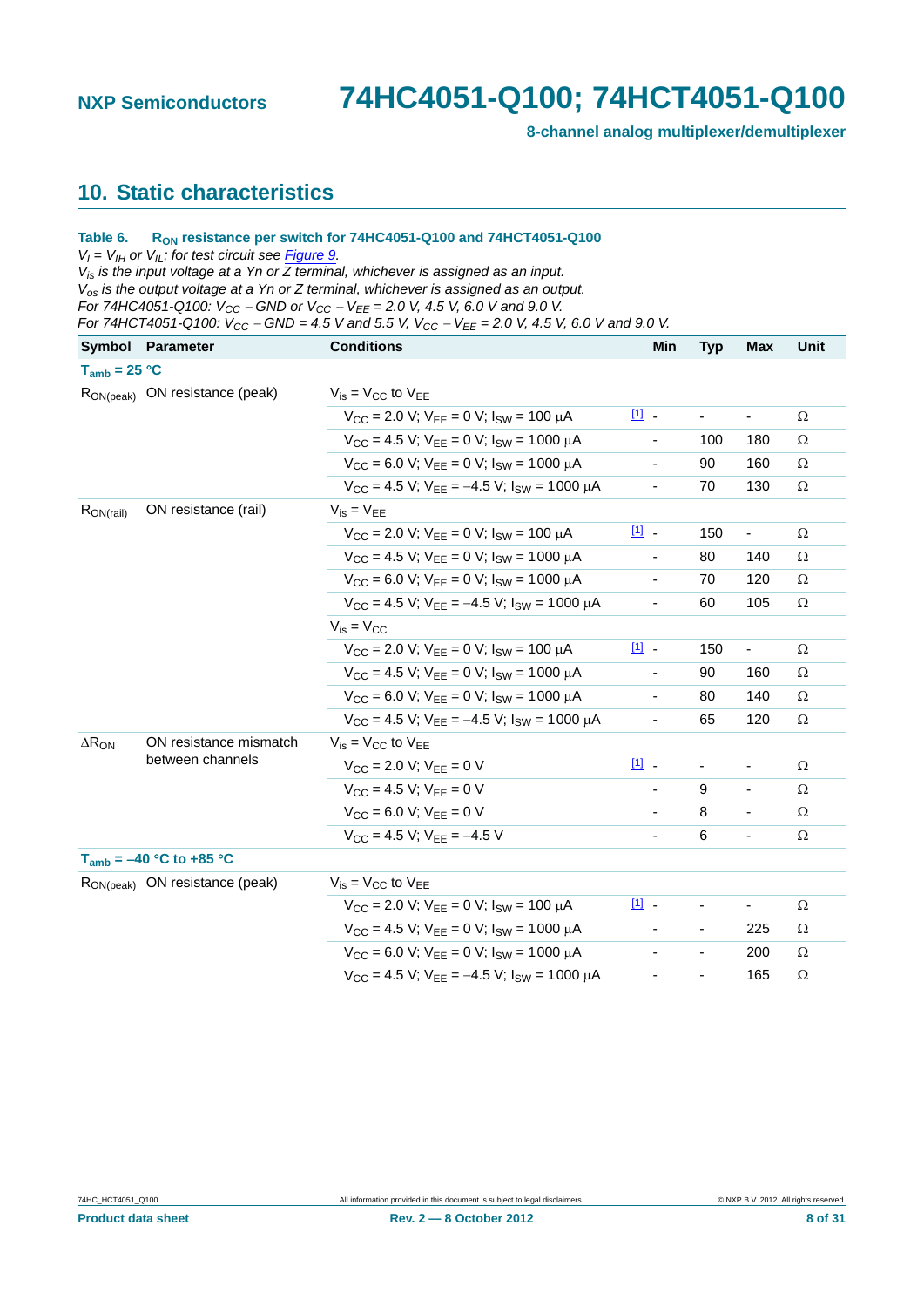**8-channel analog multiplexer/demultiplexer**

#### Table 6. R<sub>ON</sub> resistance per switch for 74HC4051-Q100 and 74HCT4051-Q100 *...continued*

 $V_I = V_{II}$  or  $V_{IL}$ ; for test circuit see **Figure 9.** 

*Vis is the input voltage at a Yn or Z terminal, whichever is assigned as an input. Vos is the output voltage at a Yn or Z terminal, whichever is assigned as an output.*

*For 74HC4051-Q100:*  $V_{CC}$  – *GND or*  $V_{CC}$  –  $V_{EE}$  = 2.0 V, 4.5 V, 6.0 V and 9.0 V.

*For 74HCT4051-Q100:*  $V_{CC}$  – GND = 4.5 V and 5.5 V,  $V_{CC}$  –  $V_{EE}$  = 2.0 V, 4.5 V, 6.0 V and 9.0 V.

| Symbol         | <b>Parameter</b>                           | <b>Conditions</b>                                            | Min                      | <b>Typ</b>               | <b>Max</b> | Unit     |
|----------------|--------------------------------------------|--------------------------------------------------------------|--------------------------|--------------------------|------------|----------|
| $R_{ON(rail)}$ | ON resistance (rail)                       | $V_{is} = V_{EE}$                                            |                          |                          |            |          |
|                |                                            | $V_{CC}$ = 2.0 V; $V_{FF}$ = 0 V; $I_{SW}$ = 100 $\mu$ A     | $11 -$                   |                          | ÷,         | Ω        |
|                |                                            | $V_{CC}$ = 4.5 V; $V_{EE}$ = 0 V; $I_{SW}$ = 1000 $\mu$ A    | $\blacksquare$           | $\overline{\phantom{a}}$ | 175        | Ω        |
|                |                                            | $V_{CC}$ = 6.0 V; $V_{FF}$ = 0 V; $I_{SW}$ = 1000 $\mu$ A    |                          | $\blacksquare$           | 150        | Ω        |
|                |                                            | $V_{CC}$ = 4.5 V; $V_{FF}$ = -4.5 V; $I_{SW}$ = 1000 $\mu$ A |                          |                          | 130        | Ω        |
|                |                                            | $V_{is} = V_{CC}$                                            |                          |                          |            |          |
|                |                                            | $V_{CC}$ = 2.0 V; $V_{FF}$ = 0 V; $I_{SW}$ = 100 $\mu$ A     | $11$ .                   |                          | ۳          | Ω        |
|                |                                            | $V_{CC}$ = 4.5 V; $V_{EE}$ = 0 V; $I_{SW}$ = 1000 $\mu$ A    | $\overline{\phantom{a}}$ | $\overline{\phantom{a}}$ | 200        | Ω        |
|                |                                            | $V_{CC}$ = 6.0 V; $V_{EE}$ = 0 V; $I_{SW}$ = 1000 $\mu$ A    |                          | $\overline{\phantom{a}}$ | 175        | Ω        |
|                |                                            | $V_{CC}$ = 4.5 V; $V_{EE}$ = -4.5 V; $I_{SW}$ = 1000 $\mu$ A |                          | $\overline{\phantom{0}}$ | 150        | Ω        |
|                | $T_{amb} = -40 °C$ to +125 °C              |                                                              |                          |                          |            |          |
|                | R <sub>ON(peak)</sub> ON resistance (peak) | $V_{\text{is}} = V_{\text{CC}}$ to $V_{\text{EE}}$           |                          |                          |            |          |
|                |                                            | $V_{CC}$ = 2.0 V; $V_{FF}$ = 0 V; $I_{SW}$ = 100 $\mu$ A     | $11 -$                   |                          |            | Ω        |
|                |                                            | $V_{CC}$ = 4.5 V; $V_{EE}$ = 0 V; $I_{SW}$ = 1000 $\mu$ A    |                          | $\overline{\phantom{a}}$ | 270        | Ω        |
|                |                                            | $V_{CC}$ = 6.0 V; $V_{FF}$ = 0 V; $I_{SW}$ = 1000 $\mu$ A    |                          | $\blacksquare$           | 240        | Ω        |
|                |                                            | $V_{CC}$ = 4.5 V; $V_{FF}$ = -4.5 V; $I_{SW}$ = 1000 $\mu$ A |                          |                          | 195        | Ω        |
| $R_{ON(rail)}$ | ON resistance (rail)                       | $V_{is} = V_{EE}$                                            |                          |                          |            |          |
|                |                                            | $V_{CC}$ = 2.0 V; $V_{EE}$ = 0 V; $I_{SW}$ = 100 $\mu$ A     | 凹.                       |                          |            | Ω        |
|                |                                            | $V_{CC}$ = 4.5 V; $V_{EE}$ = 0 V; $I_{SW}$ = 1000 $\mu$ A    |                          |                          | 210        | Ω        |
|                |                                            | $V_{CC}$ = 6.0 V; $V_{FF}$ = 0 V; $I_{SW}$ = 1000 $\mu$ A    |                          | $\overline{\phantom{a}}$ | 180        | Ω        |
|                |                                            | $V_{CC}$ = 4.5 V; $V_{EE}$ = -4.5 V; $I_{SW}$ = 1000 $\mu$ A |                          | $\overline{\phantom{0}}$ | 160        | $\Omega$ |
|                |                                            | $V_{is} = V_{CC}$                                            |                          |                          |            |          |
|                |                                            | $V_{CC}$ = 2.0 V; $V_{EE}$ = 0 V; $I_{SW}$ = 100 $\mu$ A     | $\boxed{11}$             |                          |            | Ω        |
|                |                                            | $V_{CC}$ = 4.5 V; $V_{FF}$ = 0 V; $I_{SW}$ = 1000 $\mu$ A    |                          | $\overline{\phantom{a}}$ | 240        | $\Omega$ |
|                |                                            | $V_{CC}$ = 6.0 V; $V_{FF}$ = 0 V; $I_{SW}$ = 1000 $\mu$ A    |                          | $\blacksquare$           | 210        | Ω        |
|                |                                            | $V_{CC}$ = 4.5 V; $V_{FF}$ = -4.5 V; $I_{SW}$ = 1000 $\mu$ A |                          | $\overline{\phantom{a}}$ | 180        | Ω        |

<span id="page-8-0"></span>[1] When supply voltages ( $V_{CC} - V_{EE}$ ) near 2.0 V the analog switch ON resistance becomes extremely non-linear. When using a supply of 2 V, it is recommended to use these devices only for transmitting digital signals.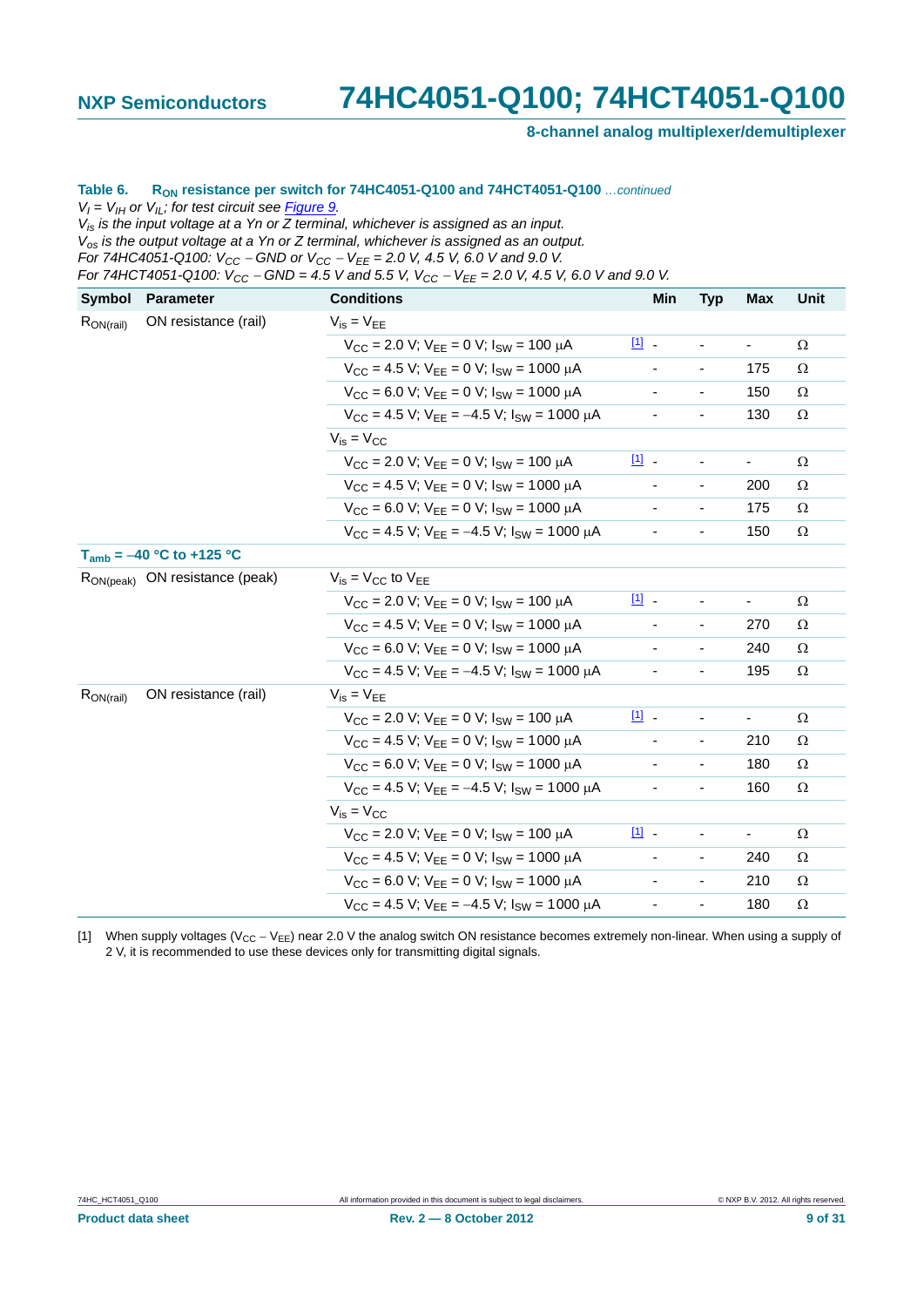**8-channel analog multiplexer/demultiplexer**



#### <span id="page-9-0"></span>**Table 7. Static characteristics for 74HC4051-Q100**

*Voltages are referenced to GND (ground = 0 V).*

*Vis is the input voltage at pins Yn or Z, whichever is assigned as an input. Vos is the output voltage at pins Z or Yn, whichever is assigned as an output.*

| Symbol            | <b>Parameter</b>             | <b>Conditions</b>                                                                                                                 | Min  | <b>Typ</b>               | Max                      | <b>Unit</b> |
|-------------------|------------------------------|-----------------------------------------------------------------------------------------------------------------------------------|------|--------------------------|--------------------------|-------------|
| $T_{amb}$ = 25 °C |                              |                                                                                                                                   |      |                          |                          |             |
| V <sub>IH</sub>   | HIGH-level input             | $V_{\rm CC}$ = 2.0 V                                                                                                              | 1.5  | 1.2                      | $\overline{\phantom{a}}$ | V           |
|                   | voltage                      | $V_{\text{CC}} = 4.5 V$                                                                                                           | 3.15 | 2.4                      | $\overline{\phantom{a}}$ | V           |
|                   |                              | $V_{CC}$ = 6.0 V                                                                                                                  | 4.2  | 3.2                      | $\overline{\phantom{a}}$ | V           |
|                   |                              | $V_{\text{CC}} = 9.0 V$                                                                                                           | 6.3  | 4.7                      | $\blacksquare$           | V           |
| $V_{IL}$          | LOW-level input              | $V_{\text{CC}} = 2.0 V$                                                                                                           |      | 0.8                      | 0.5                      | $\vee$      |
|                   | voltage                      | $V_{CC}$ = 4.5 V                                                                                                                  | ۰    | 2.1                      | 1.35                     | V           |
|                   |                              | $V_{CC}$ = 6.0 V                                                                                                                  | -    | 2.8                      | 1.8                      | V           |
|                   |                              | $V_{\text{CC}} = 9.0 V$                                                                                                           | -    | 4.3                      | 2.7                      | V           |
| I <sub>1</sub>    | input leakage current        | $V_{FF} = 0$ V; $V_1 = V_{CC}$ or GND                                                                                             |      |                          |                          |             |
|                   |                              | $V_{CC} = 6.0 V$                                                                                                                  |      | $\overline{\phantom{a}}$ | ±0.1                     | μA          |
|                   |                              | $V_{CC} = 10.0 V$                                                                                                                 |      | $\blacksquare$           | ±0.2                     | μA          |
| $I_{S(OFF)}$      | OFF-state leakage<br>current | $V_{CC}$ = 10.0 V; $V_{FF}$ = 0 V; $V_{I}$ = V <sub>IH</sub> or V <sub>II</sub> ;<br>$ V_{SW}  = V_{CC} - V_{EE}$ ; see Figure 11 |      |                          |                          |             |
|                   |                              | per channel                                                                                                                       |      | $\overline{\phantom{a}}$ | ±0.1                     | μA          |
|                   |                              | all channels                                                                                                                      |      | $\overline{\phantom{a}}$ | $\pm 0.4$                | μA          |
| $I_{S(ON)}$       | ON-state leakage<br>current  | $V_1 = V_{1H}$ or $V_{1L}$ ; $ V_{SW}  = V_{CC} - V_{EE}$ ;<br>$V_{CC}$ = 10.0 V; $V_{EE}$ = 0 V; see Figure 12                   |      |                          | ±0.4                     | μA          |

| 74HC HCT4051 Q100         | All information provided in this document is subject to legal disclaimers. | © NXP B.V. 2012. All rights reserved |
|---------------------------|----------------------------------------------------------------------------|--------------------------------------|
| <b>Product data sheet</b> | $Rev. 2 - 8 October 2012$                                                  | 10 of 31                             |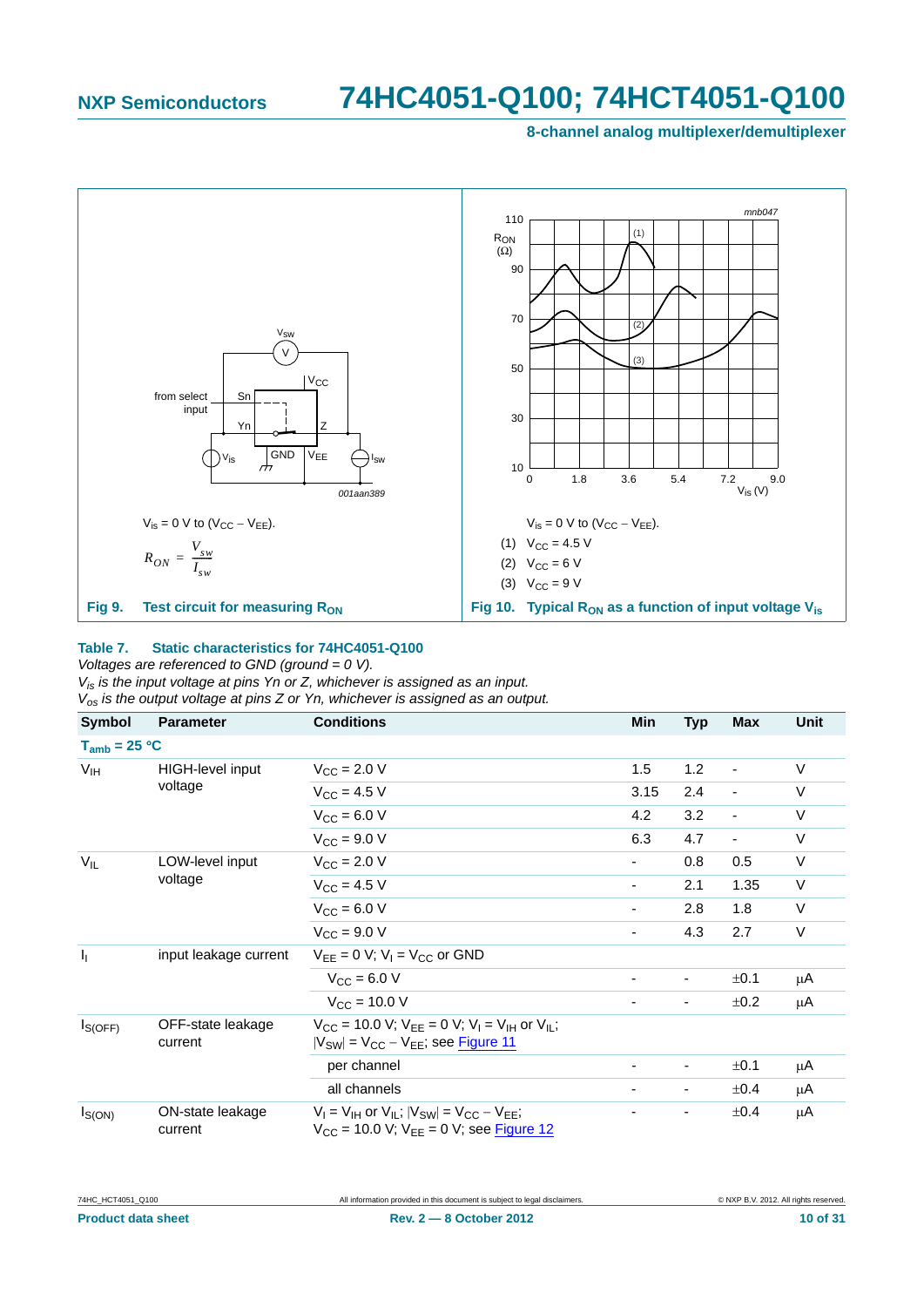**8-channel analog multiplexer/demultiplexer**

#### **Table 7. Static characteristics for 74HC4051-Q100** *…continued*

*Voltages are referenced to GND (ground = 0 V).*

*Vis is the input voltage at pins Yn or Z, whichever is assigned as an input.*

*Vos is the output voltage at pins Z or Yn, whichever is assigned as an output.*

| <b>Symbol</b>                                | <b>Parameter</b>              | <b>Conditions</b>                                                                                                        | Min                      | <b>Typ</b>                   | Max                      | Unit        |
|----------------------------------------------|-------------------------------|--------------------------------------------------------------------------------------------------------------------------|--------------------------|------------------------------|--------------------------|-------------|
| $I_{\rm CC}$                                 | supply current                | $V_{EE} = 0$ V; $V_1 = V_{CC}$ or GND; $V_{is} = V_{EE}$ or $V_{CC}$ ;<br>$V_{OS}$ = $V_{CC}$ or $V_{EE}$                |                          |                              |                          |             |
|                                              |                               | $V_{CC} = 6.0 V$                                                                                                         | ÷,                       | $\blacksquare$               | 8.0                      | $\mu$ A     |
|                                              |                               | $V_{CC}$ = 10.0 V                                                                                                        | $\overline{\phantom{0}}$ | $\blacksquare$               | 16.0                     | μA          |
| $C_{1}$                                      | input capacitance             |                                                                                                                          |                          | 3.5                          |                          | pF          |
| $\mathrm{C}_{\scriptscriptstyle\mathrm{SW}}$ | switch capacitance            | independent pins Yn                                                                                                      | -                        | 5                            | -                        | pF          |
|                                              |                               | common pins Z                                                                                                            |                          | 25                           | -                        | pF          |
|                                              | $T_{amb} = -40 °C$ to +85 °C  |                                                                                                                          |                          |                              |                          |             |
| V <sub>IH</sub>                              | HIGH-level input              | $V_{\text{CC}} = 2.0 V$                                                                                                  | 1.5                      | $\blacksquare$               |                          | V           |
|                                              | voltage                       | $V_{CC}$ = 4.5 V                                                                                                         | 3.15                     | $\overline{\phantom{a}}$     |                          | V           |
|                                              |                               | $V_{CC} = 6.0 V$                                                                                                         | 4.2                      | $\overline{a}$               |                          | V           |
|                                              |                               | $V_{\text{CC}} = 9.0 V$                                                                                                  | 6.3                      | $\overline{\phantom{a}}$     | $\overline{\phantom{a}}$ | V           |
| $V_{IL}$                                     | LOW-level input               | $V_{CC}$ = 2.0 V                                                                                                         |                          | L.                           | 0.5                      | $\vee$      |
|                                              | voltage                       | $V_{CC} = 4.5 V$                                                                                                         | $\overline{\phantom{0}}$ | $\overline{\phantom{a}}$     | 1.35                     | V           |
|                                              |                               | $V_{CC}$ = 6.0 V                                                                                                         |                          |                              | 1.8                      | $\vee$      |
|                                              |                               | $V_{CC}$ = 9.0 V                                                                                                         | -                        | $\blacksquare$               | 2.7                      | V           |
| $\mathbf{l}_1$                               | input leakage current         | $V_{EE} = 0$ V; $V_1 = V_{CC}$ or GND                                                                                    |                          |                              |                          |             |
|                                              |                               | $V_{\rm CC} = 6.0 V$                                                                                                     | -                        | $\qquad \qquad \blacksquare$ | ±1.0                     | $\mu$ A     |
|                                              |                               | $V_{CC}$ = 10.0 V                                                                                                        |                          | $\blacksquare$               | ±2.0                     | μA          |
| $I_{S(OFF)}$                                 | OFF-state leakage<br>current  | $V_{CC}$ = 10.0 V; $V_{EE}$ = 0 V; $V_1$ = $V_{IH}$ or $V_{IL}$ ;<br>$ V_{SW}  = V_{CC} - V_{EE}$ ; see <b>Figure 11</b> |                          |                              |                          |             |
|                                              |                               | per channel                                                                                                              | ä,                       | $\blacksquare$               | ±1.0                     | $\mu$ A     |
|                                              |                               | all channels                                                                                                             |                          | $\overline{\phantom{a}}$     | ±4.0                     | μA          |
| $I_{S(ON)}$                                  | ON-state leakage<br>current   | $V_1 = V_{1H}$ or $V_{1L}$ ; $ V_{SW}  = V_{CC} - V_{EE}$ ;<br>$V_{CC}$ = 10.0 V; $V_{EE}$ = 0 V; see Figure 12          |                          | $\overline{\phantom{a}}$     | ±4.0                     | μA          |
| $I_{\rm CC}$                                 | supply current                | $V_{EE} = 0$ V; $V_1 = V_{CC}$ or GND; $V_{is} = V_{EE}$ or $V_{CC}$ ;<br>$V_{OS}$ = $V_{CC}$ or $V_{EE}$                |                          |                              |                          |             |
|                                              |                               | $V_{CC} = 6.0 V$                                                                                                         | $\overline{\phantom{a}}$ | $\qquad \qquad \blacksquare$ | 80.0                     | μA          |
|                                              |                               | $V_{CC}$ = 10.0 V                                                                                                        |                          | $\blacksquare$               | 160.0                    | μA          |
|                                              | $T_{amb} = -40 °C$ to +125 °C |                                                                                                                          |                          |                              |                          |             |
| $V_{IH}$                                     | HIGH-level input              | $V_{CC}$ = 2.0 V                                                                                                         | 1.5                      | $\frac{1}{2}$                |                          | $\mathsf V$ |
|                                              | voltage                       | $V_{CC} = 4.5 V$                                                                                                         | 3.15                     | $\overline{\phantom{a}}$     |                          | $\sf V$     |
|                                              |                               | $V_{CC}$ = 6.0 V                                                                                                         | 4.2                      | $\overline{\phantom{0}}$     |                          | $\mathsf V$ |
|                                              |                               | $V_{CC} = 9.0 V$                                                                                                         | 6.3                      | $\overline{\phantom{a}}$     | Ξ.                       | $\sf V$     |
| $V_{IL}$                                     | LOW-level input               | $V_{CC} = 2.0 V$                                                                                                         |                          | $\overline{\phantom{0}}$     | 0.5                      | $\mathsf V$ |
|                                              | voltage                       | $V_{CC} = 4.5 V$                                                                                                         | -                        | $\overline{\phantom{a}}$     | 1.35                     | V           |
|                                              |                               | $V_{CC} = 6.0 V$                                                                                                         | -                        | $\qquad \qquad \blacksquare$ | 1.8                      | $\mathsf V$ |
|                                              |                               | $V_{CC} = 9.0 V$                                                                                                         | -                        | $\blacksquare$               | 2.7                      | $\sf V$     |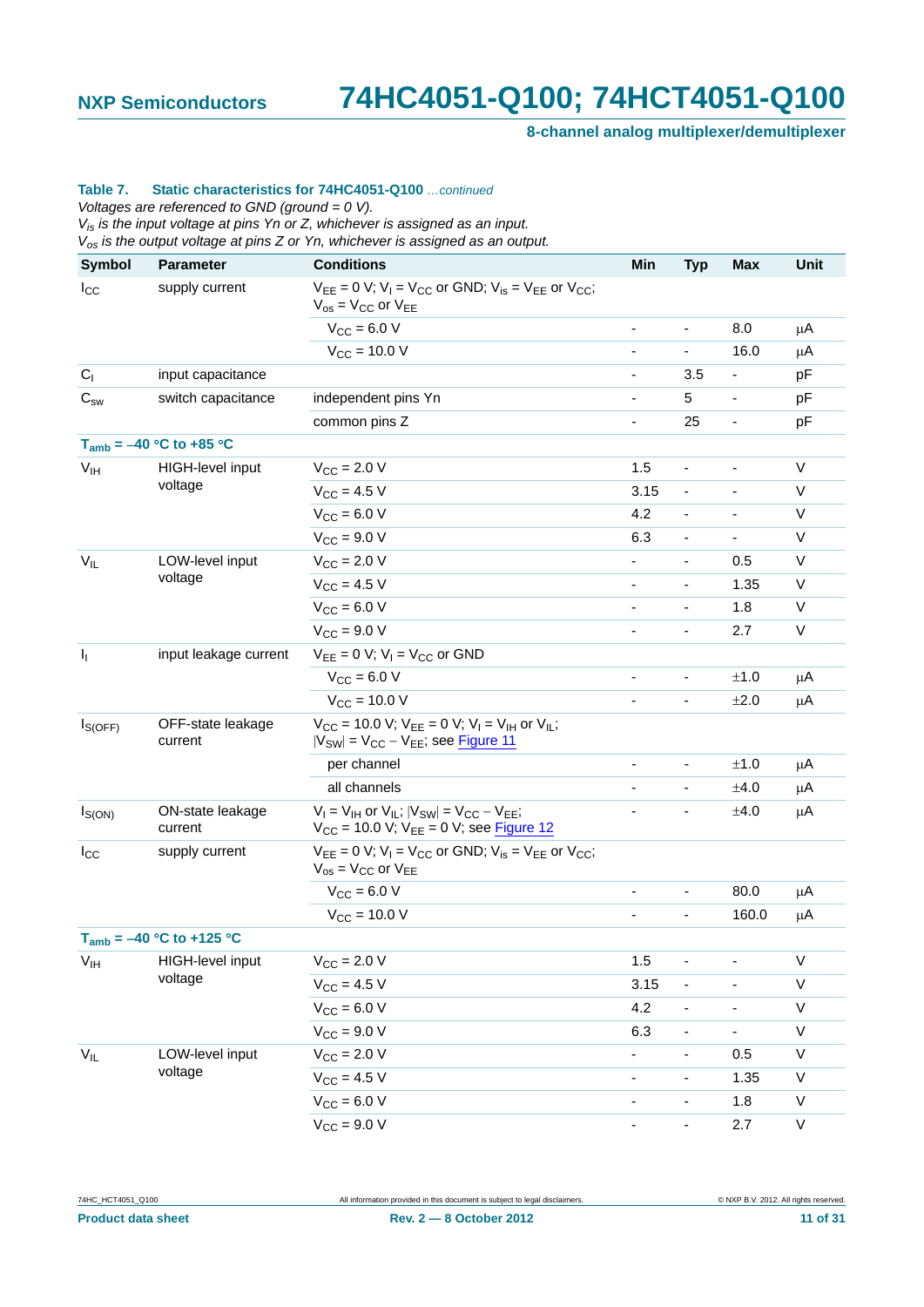**8-channel analog multiplexer/demultiplexer**

#### **Table 7. Static characteristics for 74HC4051-Q100** *…continued*

*Voltages are referenced to GND (ground = 0 V).*

*Vis is the input voltage at pins Yn or Z, whichever is assigned as an input.*

*Vos is the output voltage at pins Z or Yn, whichever is assigned as an output.*

| <b>Symbol</b>             | <b>Parameter</b>             | <b>Conditions</b>                                                                                                            | <b>Min</b> | <b>Typ</b>               | <b>Max</b> | <b>Unit</b> |
|---------------------------|------------------------------|------------------------------------------------------------------------------------------------------------------------------|------------|--------------------------|------------|-------------|
| $\mathbf{I}_{\mathbf{I}}$ | input leakage current        | $V_{EE} = 0$ V; $V_1 = V_{CC}$ or GND                                                                                        |            |                          |            |             |
|                           |                              | $V_{\text{CC}} = 6.0 V$                                                                                                      | ۰          | $\overline{\phantom{0}}$ | ±1.0       | μA          |
|                           |                              | $V_{\rm CC}$ = 10.0 V                                                                                                        |            | ٠                        | $\pm 2.0$  | μA          |
| $I_{S(OFF)}$              | OFF-state leakage<br>current | $V_{CC}$ = 10.0 V; $V_{FF}$ = 0 V; $V_{I}$ = $V_{IH}$ or $V_{II}$ ;<br>$ V_{SW}  = V_{CC} - V_{FF}$ ; see Figure 11          |            |                          |            |             |
|                           |                              | per channel                                                                                                                  |            | $\blacksquare$           | ±1.0       | μA          |
|                           |                              | all channels                                                                                                                 |            | ٠                        | ±4.0       | μA          |
| $I_{S(ON)}$               | ON-state leakage<br>current  | $V_1 = V_{1H}$ or $V_{1L}$ ; $ V_{SW}  = V_{CC} - V_{EE}$ ;<br>$V_{CC}$ = 10.0 V; $V_{EE}$ = 0 V; see Figure 12              |            | ٠                        | ±4.0       | μA          |
| $I_{\rm CC}$              | supply current               | $V_{FF} = 0$ V; $V_1 = V_{CC}$ or GND; $V_{IS} = V_{FF}$ or $V_{CC}$ ;<br>$V_{\text{os}} = V_{\text{CC}}$ or $V_{\text{FF}}$ |            |                          |            |             |
|                           |                              | $V_{\text{CC}} = 6.0 V$                                                                                                      |            | $\overline{\phantom{0}}$ | 160.0      | μA          |
|                           |                              | $V_{\rm CC}$ = 10.0 V                                                                                                        |            | ٠                        | 320.0      | μA          |

#### **Table 8. Static characteristics for 74HCT4051-Q100**

*Voltages are referenced to GND (ground = 0 V).*

*Vis is the input voltage at pins Yn or Z, whichever is assigned as an input.*

*Vos is the output voltage at pins Z or Yn, whichever is assigned as an output.*

| <b>Symbol</b>          | <b>Parameter</b>             | <b>Conditions</b>                                                                                                                 | Min | <b>Typ</b>               | <b>Max</b>               | Unit   |
|------------------------|------------------------------|-----------------------------------------------------------------------------------------------------------------------------------|-----|--------------------------|--------------------------|--------|
| $T_{amb} = 25 °C$      |                              |                                                                                                                                   |     |                          |                          |        |
| V <sub>IH</sub>        | HIGH-level input<br>voltage  | $V_{CC}$ = 4.5 V to 5.5 V                                                                                                         | 2.0 | 1.6                      | $\overline{\phantom{a}}$ | $\vee$ |
| $V_{IL}$               | LOW-level input<br>voltage   | $V_{CC}$ = 4.5 V to 5.5 V                                                                                                         |     | 1.2                      | 0.8                      | V      |
| I <sub>1</sub>         | input leakage current        | $V_1 = V_{CC}$ or GND; $V_{CC} = 5.5$ V; $V_{FF} = 0$ V                                                                           |     |                          | ±0.1                     | μA     |
| $I_{S(OFF)}$           | OFF-state leakage<br>current | $V_{CC}$ = 10.0 V; $V_{FF}$ = 0 V; $V_{I}$ = V <sub>IH</sub> or V <sub>II</sub> ;<br>$ V_{SW}  = V_{CC} - V_{EE}$ ; see Figure 11 |     |                          |                          |        |
|                        |                              | per channel                                                                                                                       |     | $\overline{\phantom{0}}$ | ±0.1                     | μA     |
|                        |                              | all channels                                                                                                                      |     |                          | ±0.4                     | μA     |
| $I_{S(ON)}$            | ON-state leakage<br>current  | $V_{CC}$ = 10.0 V; $V_{FF}$ = 0 V; $V_{I}$ = $V_{IH}$ or $V_{II}$ ;<br>$ V_{SW}  = V_{CC} - V_{FF}$ ; see Figure 12               |     |                          | $\pm 0.4$                | μA     |
| $I_{\rm CC}$           | supply current               | $V_1 = V_{CC}$ or GND; $V_{is} = V_{FF}$ or $V_{CC}$ ;<br>$V_{OS}$ = $V_{CC}$ or $V_{FF}$                                         |     |                          |                          |        |
|                        |                              | $V_{CC}$ = 5.5 V; $V_{FF}$ = 0 V                                                                                                  |     | $\overline{\phantom{a}}$ | 8.0                      | μA     |
|                        |                              | $V_{CC}$ = 5.0 V; $V_{FF}$ = -5.0 V                                                                                               |     | -                        | 16.0                     | μA     |
| $\Delta$ <sub>cc</sub> | additional supply<br>current | per input; $V_1 = V_{CC} - 2.1$ V; other inputs at $V_{CC}$<br>or GND; $V_{CC}$ = 4.5 V to 5.5 V; $V_{EE}$ = 0 V                  |     | 50                       | 180                      | μA     |
| C <sub>1</sub>         | input capacitance            |                                                                                                                                   |     | 3.5                      |                          | рF     |
| $C_{\rm sw}$           | switch capacitance           | independent pins Yn                                                                                                               |     | 5                        |                          | рF     |
|                        |                              | common pins Z                                                                                                                     |     | 25                       |                          | рF     |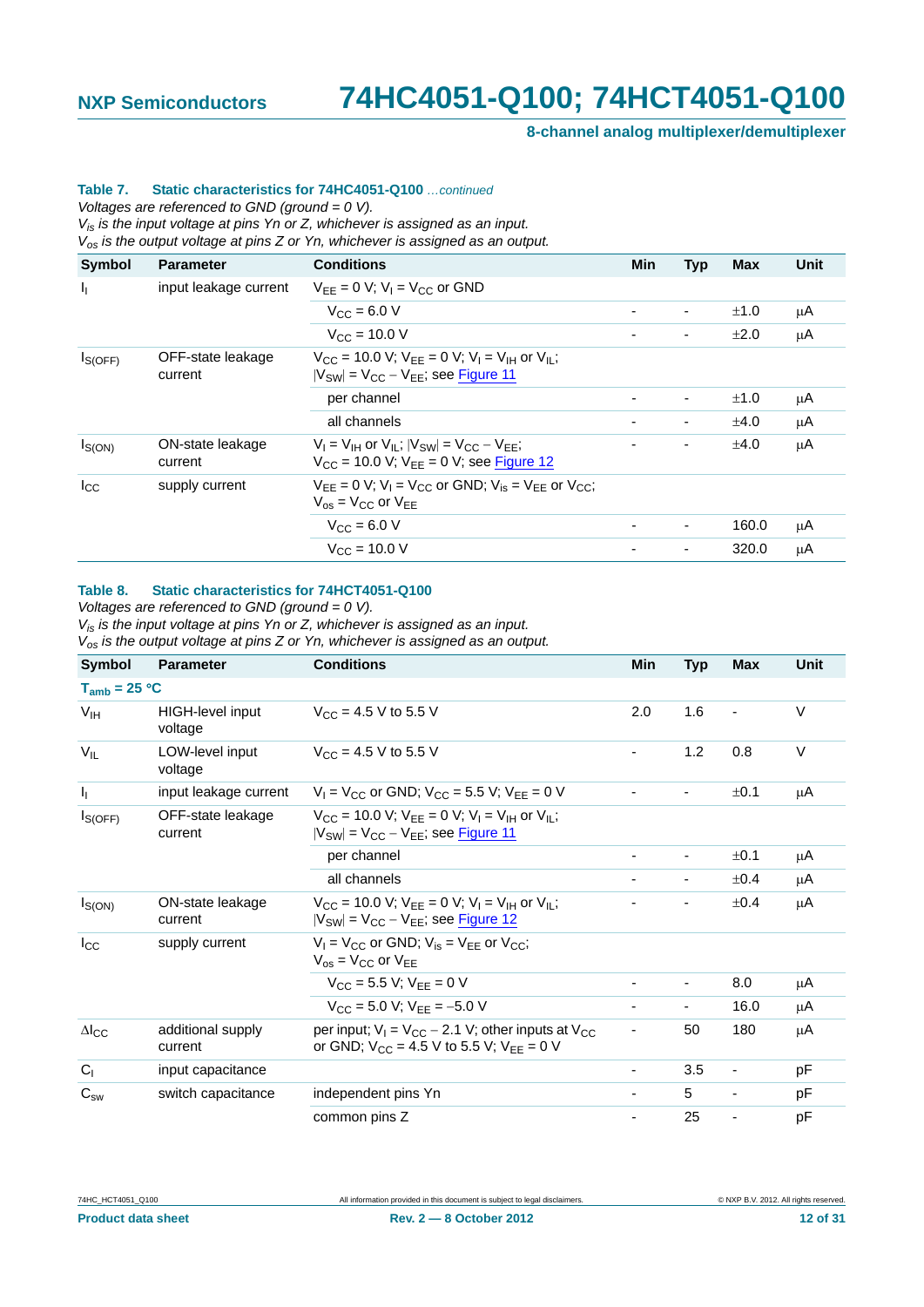**8-channel analog multiplexer/demultiplexer**

#### **Table 8. Static characteristics for 74HCT4051-Q100** *…continued*

*Voltages are referenced to GND (ground = 0 V).*

*Vis is the input voltage at pins Yn or Z, whichever is assigned as an input.*

*Vos is the output voltage at pins Z or Yn, whichever is assigned as an output.*

| <b>Symbol</b>          | <b>Parameter</b>              | <b>Conditions</b>                                                                                                                 | Min                      | <b>Typ</b>                   | Max   | Unit    |
|------------------------|-------------------------------|-----------------------------------------------------------------------------------------------------------------------------------|--------------------------|------------------------------|-------|---------|
|                        | $T_{amb} = -40 °C$ to +85 °C  |                                                                                                                                   |                          |                              |       |         |
| V <sub>IH</sub>        | HIGH-level input<br>voltage   | $V_{CC}$ = 4.5 V to 5.5 V                                                                                                         | 2.0                      |                              |       | V       |
| $V_{IL}$               | LOW-level input<br>voltage    | $V_{CC}$ = 4.5 V to 5.5 V                                                                                                         |                          |                              | 0.8   | V       |
| $I_{\rm L}$            | input leakage current         | $V_1 = V_{CC}$ or GND; $V_{CC} = 5.5$ V; $V_{EE} = 0$ V                                                                           |                          | $\overline{a}$               | ±1.0  | μA      |
| $I_{S(OFF)}$           | OFF-state leakage<br>current  | $V_{CC}$ = 10.0 V; $V_{FF}$ = 0 V; $V_{I}$ = $V_{IH}$ or $V_{II}$ ;<br>$ V_{SW}  = V_{CC} - V_{EE}$ ; see Figure 11               |                          |                              |       |         |
|                        |                               | per channel                                                                                                                       |                          |                              | ±1.0  | μA      |
|                        |                               | all channels                                                                                                                      |                          |                              | ±4.0  | μA      |
| $I_{S(ON)}$            | ON-state leakage<br>current   | $V_{CC}$ = 10.0 V; $V_{EE}$ = 0 V; $V_{I}$ = V <sub>IH</sub> or V <sub>IL</sub> ;<br>$ V_{SW}  = V_{CC} - V_{EE}$ ; see Figure 12 |                          |                              | ±4.0  | $\mu$ A |
| $I_{\rm CC}$           | supply current                | $V_1 = V_{CC}$ or GND; $V_{is} = V_{EE}$ or $V_{CC}$ ;<br>$V_{OS}$ = $V_{CC}$ or $V_{EE}$                                         |                          |                              |       |         |
|                        |                               | $V_{CC}$ = 5.5 V; $V_{EE}$ = 0 V                                                                                                  |                          |                              | 80.0  | μA      |
|                        |                               | $V_{CC}$ = 5.0 V; $V_{EE}$ = -5.0 V                                                                                               |                          |                              | 160.0 | μA      |
| $\Delta$ <sub>cc</sub> | additional supply<br>current  | per input; $V_1 = V_{CC} - 2.1$ V; other inputs at $V_{CC}$<br>or GND; $V_{CC} = 4.5 V$ to 5.5 V; $V_{EE} = 0 V$                  | $\overline{\phantom{a}}$ |                              | 225   | μA      |
|                        | $T_{amb} = -40 °C$ to +125 °C |                                                                                                                                   |                          |                              |       |         |
| V <sub>IH</sub>        | HIGH-level input<br>voltage   | $V_{CC}$ = 4.5 V to 5.5 V                                                                                                         | 2.0                      |                              |       | $\vee$  |
| $V_{IL}$               | LOW-level input<br>voltage    | $V_{CC}$ = 4.5 V to 5.5 V                                                                                                         |                          |                              | 0.8   | V       |
| Ч.                     | input leakage current         | $V_1 = V_{CC}$ or GND; $V_{CC} = 5.5$ V; $V_{EE} = 0$ V                                                                           |                          |                              | ±1.0  | $\mu$ A |
| $I_{S(OFF)}$           | OFF-state leakage<br>current  | $V_{CC}$ = 10.0 V; $V_{EE}$ = 0 V; $V_{I}$ = V <sub>IH</sub> or V <sub>IL</sub> ;<br>$ V_{SW}  = V_{CC} - V_{EE}$ ; see Figure 11 |                          |                              |       |         |
|                        |                               | per channel                                                                                                                       | $\blacksquare$           | $\qquad \qquad \blacksquare$ | ±1.0  | μA      |
|                        |                               | all channels                                                                                                                      |                          | ÷,                           | ±4.0  | $\mu$ A |
| $I_{S(ON)}$            | ON-state leakage<br>current   | $V_{CC}$ = 10.0 V; $V_{EE}$ = 0 V; $V_{I}$ = V <sub>IH</sub> or V <sub>IL</sub> ;<br>$ V_{SW}  = V_{CC} - V_{EE}$ ; see Figure 12 |                          |                              | ±4.0  | μA      |
| $I_{\rm CC}$           | supply current                | $V_1 = V_{CC}$ or GND; $V_{is} = V_{EE}$ or $V_{CC}$ ;<br>$V_{OS}$ = $V_{CC}$ or $V_{EE}$                                         |                          |                              |       |         |
|                        |                               | $V_{CC}$ = 5.5 V; $V_{EE}$ = 0 V                                                                                                  |                          | $\overline{\phantom{0}}$     | 160.0 | $\mu$ A |
|                        |                               | $V_{CC}$ = 5.0 V; $V_{FF}$ = -5.0 V                                                                                               |                          |                              | 320.0 | $\mu$ A |
| $\Delta I_{\text{CC}}$ | additional supply<br>current  | per input; $V_1 = V_{CC} - 2.1$ V; other inputs at $V_{CC}$<br>or GND; $V_{CC}$ = 4.5 V to 5.5 V; $V_{EE}$ = 0 V                  |                          |                              | 245   | μA      |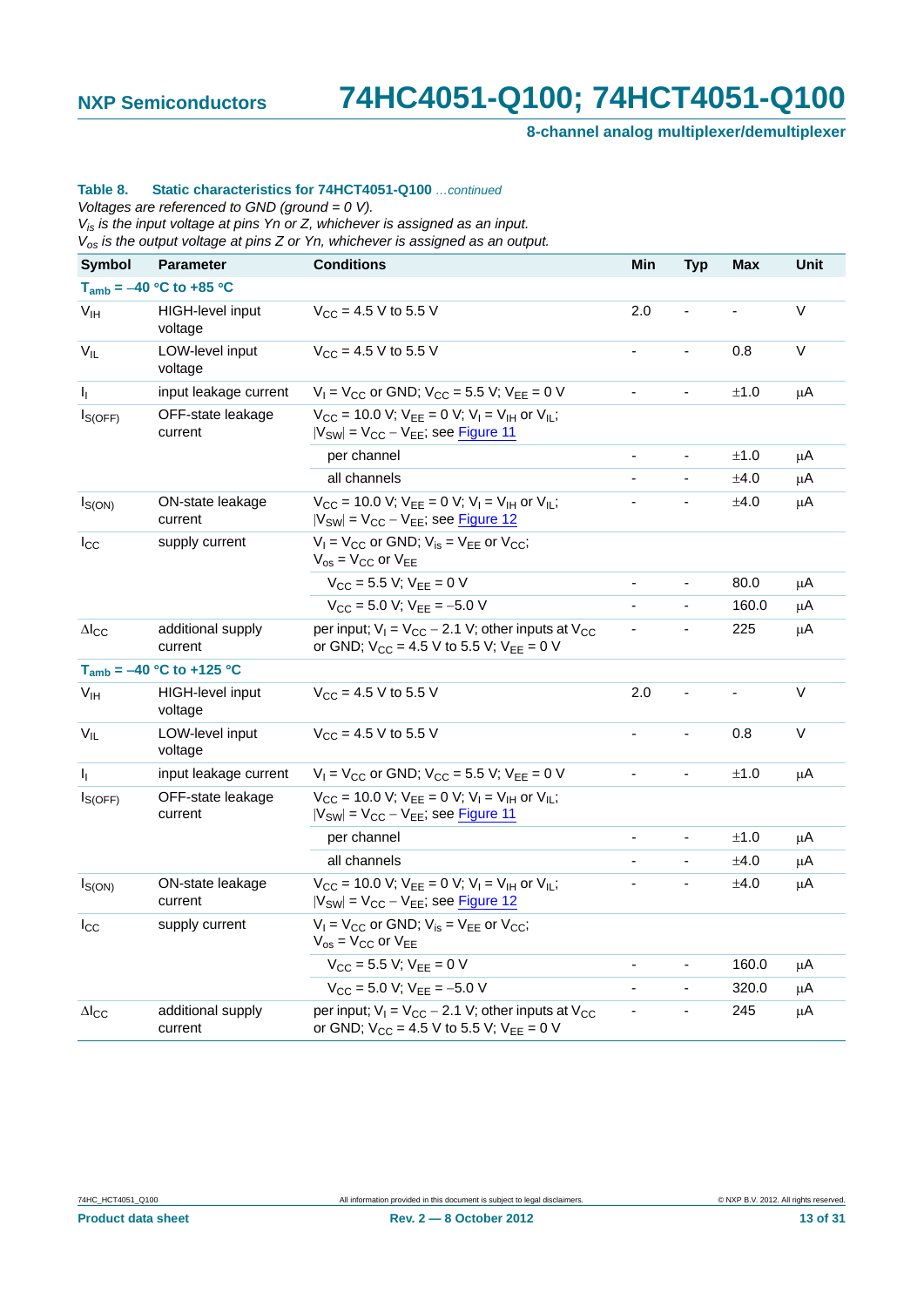**8-channel analog multiplexer/demultiplexer**



<span id="page-13-0"></span>

### <span id="page-13-2"></span><span id="page-13-1"></span>**11. Dynamic characteristics**

#### **Table 9. Dynamic characteristics for 74HC4051-Q100**

 $GND = 0$  V;  $t_r = t_f = 6$  ns;  $C_l = 50$  pF; for test circuit see [Figure 15.](#page-19-0) *Vis is the input voltage at a Yn or Z terminal, whichever is assigned as an input. Vos is the output voltage at a Yn or Z terminal, whichever is assigned as an output.*

|                   | Symbol Parameter | <b>Conditions</b>                                                                         | Min         | Typ | <b>Max</b> | Unit |
|-------------------|------------------|-------------------------------------------------------------------------------------------|-------------|-----|------------|------|
| $T_{amb}$ = 25 °C |                  |                                                                                           |             |     |            |      |
| $t_{\rm pd}$      |                  | propagation delay $V_{is}$ to $V_{os}$ ; R <sub>1</sub> = $\infty \Omega$ ; see Figure 13 | $\boxed{1}$ |     |            |      |
|                   |                  | $V_{CC}$ = 2.0 V; $V_{FF}$ = 0 V                                                          | ۰           | 14  | 60         | ns   |
|                   |                  | $V_{CC} = 4.5 V$ ; $V_{EF} = 0 V$                                                         |             | 5   | 12         | ns   |
|                   |                  | $V_{CC} = 6.0 V$ ; $V_{FF} = 0 V$                                                         |             | 4   | 10         | ns   |
|                   |                  | $V_{CC}$ = 4.5 V; $V_{FF}$ = -4.5 V                                                       | ۰           | 4   | 8          | ns   |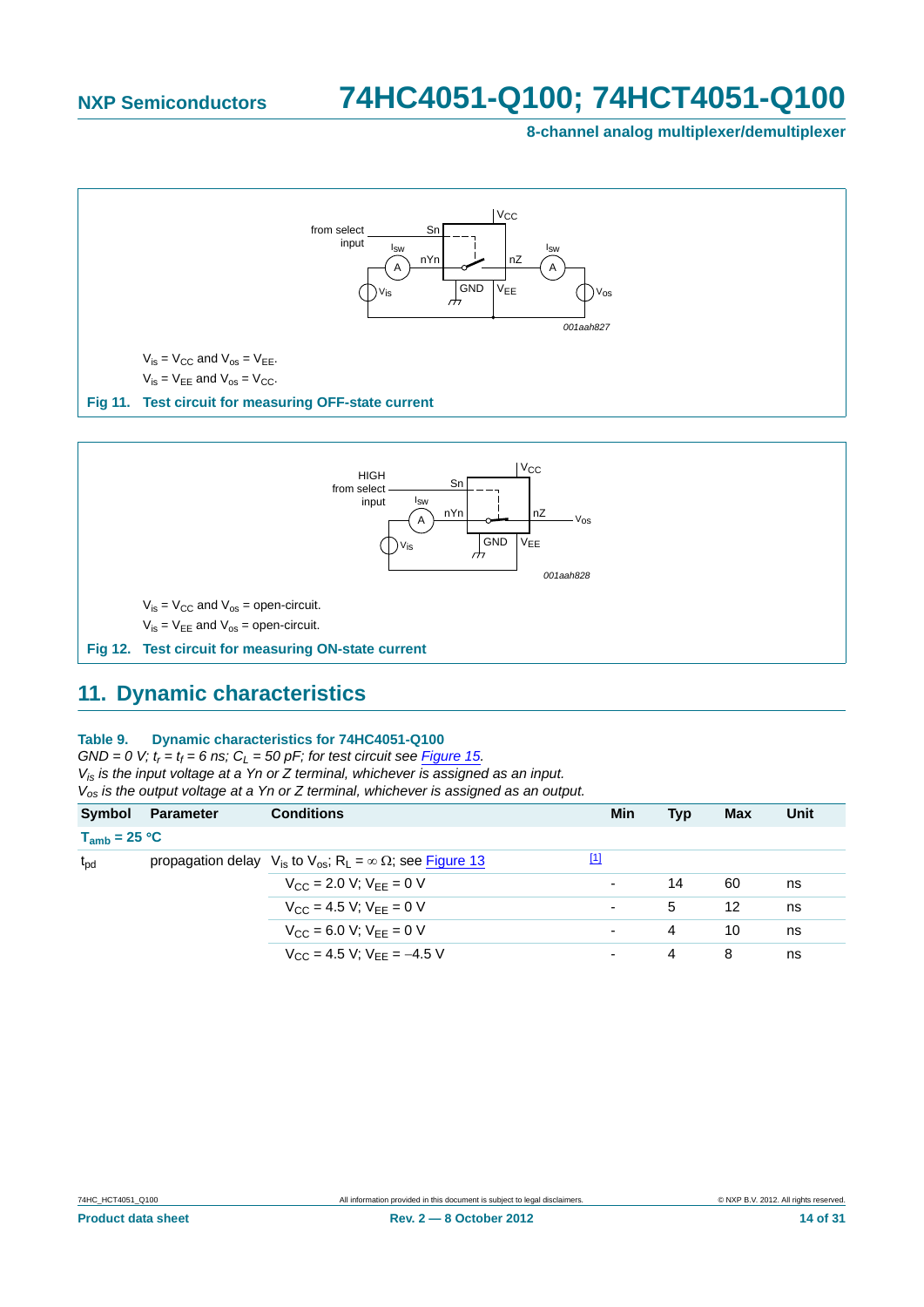**8-channel analog multiplexer/demultiplexer**

#### **Table 9. Dynamic characteristics for 74HC4051-Q100** *…continued*  $GND = 0$  V;  $t_r = t_f = 6$  ns;  $C_L = 50$  pF; for test circuit see **Figure 15.**

*Vis is the input voltage at a Yn or Z terminal, whichever is assigned as an input.*

*Vos is the output voltage at a Yn or Z terminal, whichever is assigned as an output.*

| <b>Symbol</b>    | <b>Parameter</b>                 | <b>Conditions</b>                                                                         | Min                      | <b>Typ</b> | Max            | Unit |
|------------------|----------------------------------|-------------------------------------------------------------------------------------------|--------------------------|------------|----------------|------|
| $t_{on}$         | turn-on time                     | $\overline{E}$ to $V_{os}$ ; R <sub>L</sub> = $\infty$ Ω; see <b>Figure 14</b>            | $[2]$                    |            |                |      |
|                  |                                  | $V_{CC}$ = 2.0 V; $V_{EE}$ = 0 V                                                          |                          | 72         | 345            | ns   |
|                  |                                  | $V_{CC}$ = 4.5 V; $V_{EE}$ = 0 V                                                          |                          | 29         | 69             | ns   |
|                  |                                  | $V_{CC}$ = 5.0 V; $V_{EE}$ = 0 V; $C_L$ = 15 pF                                           |                          | 22         | ÷.             | ns   |
|                  |                                  | $V_{CC}$ = 6.0 V; $V_{EE}$ = 0 V                                                          | $\overline{\phantom{0}}$ | 21         | 59             | ns   |
|                  |                                  | $V_{CC}$ = 4.5 V; $V_{FF}$ = -4.5 V                                                       |                          | 18         | 51             | ns   |
|                  |                                  | Sn to $V_{os}$ ; R <sub>L</sub> = $\infty$ $\Omega$ ; see Figure 14                       | $[2]$                    |            |                |      |
|                  |                                  | $V_{CC}$ = 2.0 V; $V_{EE}$ = 0 V                                                          |                          | 66         | 345            | ns   |
|                  |                                  | $V_{CC} = 4.5 V$ ; $V_{FF} = 0 V$                                                         |                          | 28         | 69             | ns   |
|                  |                                  | $V_{CC}$ = 5.0 V; $V_{EE}$ = 0 V; $C_L$ = 15 pF                                           |                          | 20         | ä,             | ns   |
|                  |                                  | $V_{CC}$ = 6.0 V; $V_{EE}$ = 0 V                                                          |                          | 19         | 59             | ns   |
|                  |                                  | $V_{CC}$ = 4.5 V; $V_{EE}$ = -4.5 V                                                       |                          | 16         | 51             | ns   |
| $t_{\text{off}}$ | turn-off time                    | $\overline{E}$ to $V_{OS}$ ; R <sub>L</sub> = 1 k $\Omega$ ; see Figure 14                | [3]                      |            |                |      |
|                  |                                  | $V_{\text{CC}} = 2.0 V$ ; $V_{\text{EE}} = 0 V$                                           |                          | 58         | 290            | ns   |
|                  |                                  | $V_{CC} = 4.5 V$ ; $V_{EE} = 0 V$                                                         |                          | 31         | 58             | ns   |
|                  |                                  | $V_{CC}$ = 5.0 V; $V_{EE}$ = 0 V; $C_L$ = 15 pF                                           |                          | 18         | $\blacksquare$ | ns   |
|                  |                                  | $V_{CC} = 6.0 V; V_{EE} = 0 V$                                                            |                          | 17         | 49             | ns   |
|                  |                                  | $V_{CC}$ = 4.5 V; $V_{FF}$ = -4.5 V                                                       |                          | 18         | 42             | ns   |
|                  |                                  | Sn to $V_{OS}$ ; R <sub>L</sub> = 1 k $\Omega$ ; see Figure 14                            | [3]                      |            |                |      |
|                  |                                  | $V_{CC}$ = 2.0 V; $V_{FF}$ = 0 V                                                          |                          | 61         | 290            | ns   |
|                  |                                  | $V_{CC}$ = 4.5 V; $V_{EE}$ = 0 V                                                          |                          | 25         | 58             | ns   |
|                  |                                  | $V_{CC}$ = 5.0 V; $V_{EE}$ = 0 V; $C_L$ = 15 pF                                           |                          | 19         | $\blacksquare$ | ns   |
|                  |                                  | $V_{CC} = 6.0 V; V_{EE} = 0 V$                                                            |                          | 18         | 49             | ns   |
|                  |                                  | $V_{CC}$ = 4.5 V; $V_{FF}$ = -4.5 V                                                       |                          | 18         | 42             | ns   |
| $C_{PD}$         | power dissipation<br>capacitance | per switch; $V_1$ = GND to $V_{CC}$                                                       | $[4]$ .                  | 25         | ٠              | pF   |
|                  | $T_{amb} = -40 °C$ to +85 °C     |                                                                                           |                          |            |                |      |
| $t_{\rm pd}$     |                                  | propagation delay $V_{is}$ to $V_{os}$ ; R <sub>L</sub> = $\infty \Omega$ ; see Figure 13 | $\boxed{11}$             |            |                |      |
|                  |                                  | $V_{CC}$ = 2.0 V; $V_{FF}$ = 0 V                                                          |                          |            | 75             | ns   |
|                  |                                  | $V_{CC}$ = 4.5 V; $V_{EE}$ = 0 V                                                          |                          |            | 15             | ns   |
|                  |                                  | $V_{CC} = 6.0 V; V_{EE} = 0 V$                                                            |                          |            | 13             | ns   |
|                  |                                  | $V_{CC}$ = 4.5 V; $V_{EE}$ = -4.5 V                                                       |                          |            | 10             | ns   |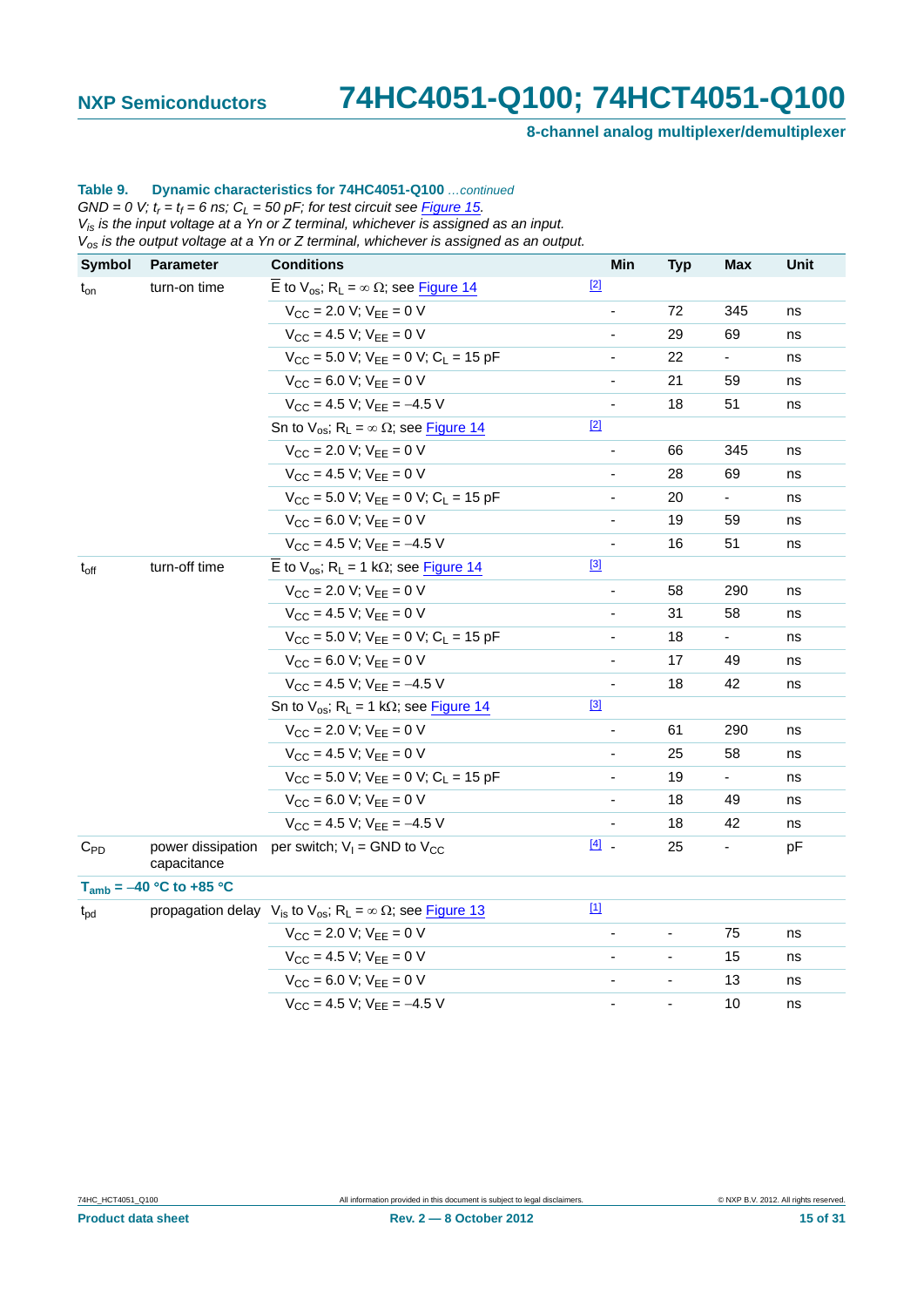**8-channel analog multiplexer/demultiplexer**

#### **Table 9. Dynamic characteristics for 74HC4051-Q100** *…continued*  $GND = 0$  V;  $t_r = t_f = 6$  ns;  $C_L = 50$  pF; for test circuit see **Figure 15.**

*Vis is the input voltage at a Yn or Z terminal, whichever is assigned as an input. Vos is the output voltage at a Yn or Z terminal, whichever is assigned as an output.*

| <b>Symbol</b> | Parameter                     | <b>Conditions</b>                                                                                  |             | Min                      | <b>Typ</b>                   | <b>Max</b> | Unit |
|---------------|-------------------------------|----------------------------------------------------------------------------------------------------|-------------|--------------------------|------------------------------|------------|------|
| $t_{on}$      | turn-on time                  | $\overline{E}$ to $V_{os}$ ; R <sub>L</sub> = $\infty$ Ω; see <b>Figure 14</b>                     | $[2]$       |                          |                              |            |      |
|               |                               | $V_{CC}$ = 2.0 V; $V_{EE}$ = 0 V                                                                   |             |                          |                              | 430        | ns   |
|               |                               | $V_{CC}$ = 4.5 V; $V_{EE}$ = 0 V                                                                   |             |                          |                              | 86         | ns   |
|               |                               | $V_{CC} = 6.0 V$ ; $V_{FF} = 0 V$                                                                  |             |                          |                              | 73         | ns   |
|               |                               | $V_{CC}$ = 4.5 V; $V_{EE}$ = -4.5 V                                                                |             |                          |                              | 64         | ns   |
|               |                               | Sn to $V_{os}$ ; R <sub>L</sub> = $\infty$ $\Omega$ ; see Figure 14                                | $[2]$       |                          |                              |            |      |
|               |                               | $V_{CC}$ = 2.0 V; $V_{EE}$ = 0 V                                                                   |             |                          | $\qquad \qquad \blacksquare$ | 430        | ns   |
|               |                               | $V_{CC}$ = 4.5 V; $V_{EE}$ = 0 V                                                                   |             |                          |                              | 86         | ns   |
|               |                               | $V_{CC} = 6.0 V; V_{EE} = 0 V$                                                                     |             |                          |                              | 73         | ns   |
|               |                               | $V_{CC}$ = 4.5 V; $V_{EE}$ = -4.5 V                                                                |             |                          |                              | 64         | ns   |
| $t_{off}$     | turn-off time                 | E to $V_{OS}$ ; R <sub>L</sub> = 1 k $\Omega$ ; see Figure 14                                      | $[3]$       |                          |                              |            |      |
|               |                               | $V_{CC}$ = 2.0 V; $V_{EE}$ = 0 V                                                                   |             |                          |                              | 365        | ns   |
|               |                               | $V_{CC}$ = 4.5 V; $V_{EE}$ = 0 V                                                                   |             |                          |                              | 73         | ns   |
|               |                               | $V_{CC} = 6.0 V$ ; $V_{FF} = 0 V$                                                                  |             |                          |                              | 62         | ns   |
|               |                               | $V_{CC}$ = 4.5 V; $V_{EE}$ = -4.5 V                                                                |             | $\overline{\phantom{0}}$ |                              | 53         | ns   |
|               |                               | Sn to $V_{OS}$ ; R <sub>L</sub> = 1 k $\Omega$ ; see Figure 14                                     | [3]         |                          |                              |            |      |
|               |                               | $V_{CC}$ = 2.0 V; $V_{EE}$ = 0 V                                                                   |             |                          |                              | 365        | ns   |
|               |                               | $V_{CC}$ = 4.5 V; $V_{EE}$ = 0 V                                                                   |             |                          |                              | 73         | ns   |
|               |                               | $V_{CC} = 6.0 V$ ; $V_{FF} = 0 V$                                                                  |             | ÷,                       |                              | 62         | ns   |
|               |                               | $V_{CC}$ = 4.5 V; $V_{EE}$ = -4.5 V                                                                |             |                          |                              | 53         | ns   |
|               | $T_{amb} = -40 °C$ to +125 °C |                                                                                                    |             |                          |                              |            |      |
| $t_{\rm pd}$  |                               | propagation delay $V_{is}$ to $V_{os}$ ; R <sub>L</sub> = $\infty$ $\Omega$ ; see <b>Figure 13</b> | $\boxed{1}$ |                          |                              |            |      |
|               |                               | $V_{CC}$ = 2.0 V; $V_{EE}$ = 0 V                                                                   |             |                          |                              | 90         | ns   |
|               |                               | $V_{CC}$ = 4.5 V; $V_{EE}$ = 0 V                                                                   |             |                          |                              | 18         | ns   |
|               |                               | $V_{CC} = 6.0 V; V_{EE} = 0 V$                                                                     |             |                          |                              | 15         | ns   |
|               |                               | $V_{CC}$ = 4.5 V; $V_{FF}$ = -4.5 V                                                                |             |                          |                              | 12         | ns   |
| $t_{on}$      | turn-on time                  | $\overline{E}$ to $V_{OS}$ ; R <sub>L</sub> = $\infty$ $\Omega$ ; see Figure 14                    | $[2]$       |                          |                              |            |      |
|               |                               | $V_{CC}$ = 2.0 V; $V_{FF}$ = 0 V                                                                   |             |                          |                              | 520        | ns   |
|               |                               | $V_{CC}$ = 4.5 V; $V_{EE}$ = 0 V                                                                   |             |                          | $\overline{\phantom{0}}$     | 104        | ns   |
|               |                               | $V_{CC}$ = 6.0 V; $V_{EE}$ = 0 V                                                                   |             |                          |                              | 88         | ns   |
|               |                               | $V_{CC}$ = 4.5 V; $V_{EE}$ = -4.5 V                                                                |             |                          |                              | 77         | ns   |
|               |                               | Sn to $V_{os}$ ; R <sub>L</sub> = $\infty$ Ω; see Figure 14                                        | $[2]$       |                          |                              |            |      |
|               |                               | $V_{CC}$ = 2.0 V; $V_{EE}$ = 0 V                                                                   |             |                          |                              | 520        | ns   |
|               |                               | $V_{CC}$ = 4.5 V; $V_{EE}$ = 0 V                                                                   |             |                          |                              | 104        | ns   |
|               |                               | $V_{CC}$ = 6.0 V; $V_{EE}$ = 0 V                                                                   |             |                          |                              | 88         | ns   |
|               |                               | $V_{CC}$ = 4.5 V; $V_{EE}$ = -4.5 V                                                                |             |                          |                              | 77         | ns   |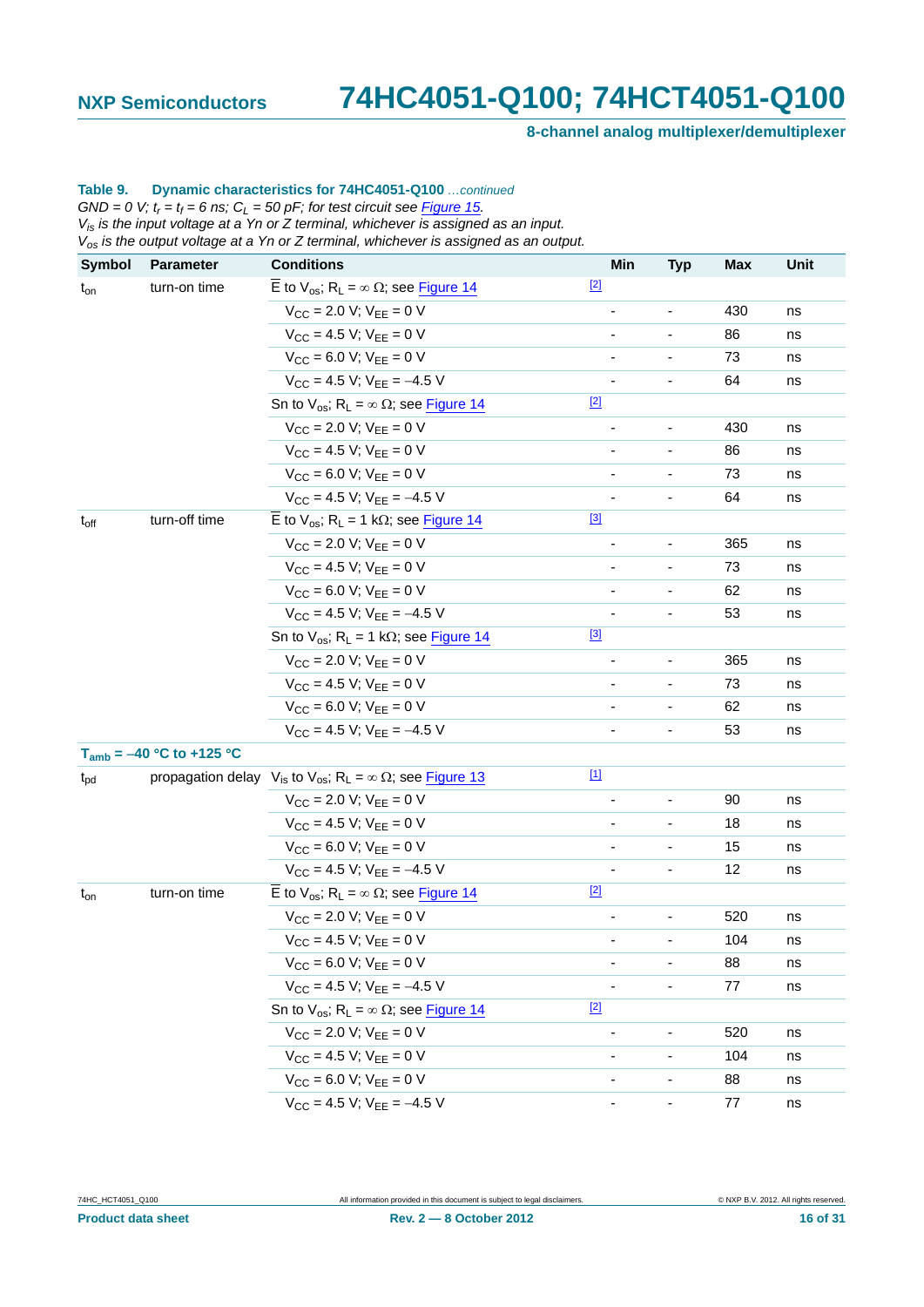**8-channel analog multiplexer/demultiplexer**

### **Table 9. Dynamic characteristics for 74HC4051-Q100** *…continued*

 $GND = 0$  V;  $t_r = t_f = 6$  ns;  $C_L = 50$  pF; for test circuit see **Figure 15.** *Vis is the input voltage at a Yn or Z terminal, whichever is assigned as an input. Vos is the output voltage at a Yn or Z terminal, whichever is assigned as an output.*

| Symbol                         | <b>Parameter</b>                    | <b>Conditions</b>                                              | Min                      | <b>Typ</b>               | <b>Max</b> | Unit |
|--------------------------------|-------------------------------------|----------------------------------------------------------------|--------------------------|--------------------------|------------|------|
| turn-off time<br>$t_{\rm off}$ |                                     | E to $V_{\text{os}}$ ; R <sub>L</sub> = 1 kΩ; see Figure 14    | $^{[3]}$                 |                          |            |      |
|                                |                                     | $V_{CC}$ = 2.0 V; $V_{FF}$ = 0 V                               | $\overline{\phantom{0}}$ | $\overline{\phantom{a}}$ | 435        | ns   |
|                                | $V_{CC}$ = 4.5 V; $V_{EE}$ = 0 V    |                                                                | $\overline{\phantom{a}}$ | 87                       | ns         |      |
|                                | $V_{CC} = 6.0 V$ ; $V_{FF} = 0 V$   |                                                                | ۰                        | 74                       | ns         |      |
|                                | $V_{CC}$ = 4.5 V; $V_{EE}$ = -4.5 V | ۰                                                              | ٠                        | 72                       | ns         |      |
|                                |                                     | Sn to $V_{OS}$ ; R <sub>L</sub> = 1 k $\Omega$ ; see Figure 14 | $^{[3]}$                 |                          |            |      |
|                                |                                     | $V_{CC}$ = 2.0 V; $V_{FF}$ = 0 V                               |                          | $\overline{\phantom{a}}$ | 435        | ns   |
|                                |                                     | $V_{CC} = 4.5 V$ ; $V_{EE} = 0 V$                              |                          | $\overline{\phantom{a}}$ | 87         | ns   |
|                                |                                     | $V_{CC} = 6.0 V$ ; $V_{FF} = 0 V$                              | ٠                        | $\overline{\phantom{a}}$ | 74         | ns   |
|                                |                                     | $V_{CC}$ = 4.5 V; $V_{FF}$ = -4.5 V                            | ۰                        | $\overline{\phantom{a}}$ | 72         | ns   |
|                                |                                     |                                                                |                          |                          |            |      |

<span id="page-16-0"></span>[1]  $t_{pd}$  is the same as  $t_{PHL}$  and  $t_{PLH}$ .

<span id="page-16-1"></span>[2]  $t_{on}$  is the same as t<sub>PZH and</sub> t<sub>PZL</sub>.

<span id="page-16-2"></span>[3]  $t_{off}$  is the same as  $t_{PHZ}$  and  $t_{PLZ}$ .

<span id="page-16-3"></span>[4] C<sub>PD</sub> is used to determine the dynamic power dissipation (P<sub>D</sub> in  $\mu$ W).  $P_D = C_{PD} \times V_{CC}^2 \times f_i \times N + \Sigma \{(C_L + C_{sw}) \times V_{CC}^2 \times f_0\}$  where: f<sub>i</sub> = input frequency in MHz;  $f_0$  = output frequency in MHz;  $N =$  number of inputs switching;  $\Sigma\{(\mathsf{C}_\mathsf{L} + \mathsf{C}_{\mathsf{sw}}) \times \mathsf{V}_{\mathsf{CC}}^2 \times \mathsf{f}_{\mathsf{o}}\} = \text{sum of outputs};$  $C_1$  = output load capacitance in pF;  $C_{sw}$  = switch capacitance in pF;  $V_{CC}$  = supply voltage in V.

#### **Table 10. Dynamic characteristics for 74HCT4051-Q100**

 $GND = 0$  V;  $t_r = t_f = 6$  ns;  $C_L = 50$  pF; for test circuit see [Figure 15.](#page-19-0)

*Vis is the input voltage at a Yn or Z terminal, whichever is assigned as an input.*

*Vos is the output voltage at a Yn or Z terminal, whichever is assigned as an output.*

| <b>Symbol</b>     | <b>Parameter</b> | <b>Conditions</b>                                                                           | <b>Min</b>               | <b>Typ</b> | <b>Max</b>               | Unit |
|-------------------|------------------|---------------------------------------------------------------------------------------------|--------------------------|------------|--------------------------|------|
| $T_{amb}$ = 25 °C |                  |                                                                                             |                          |            |                          |      |
| $t_{\rm pd}$      |                  | propagation delay $V_{is}$ to $V_{os}$ ; R <sub>L</sub> = $\infty$ $\Omega$ ; see Figure 13 | $\boxed{1}$              |            |                          |      |
|                   |                  | $V_{CC} = 4.5 V$ ; $V_{FF} = 0 V$                                                           |                          | 5          | 12                       | ns   |
|                   |                  | $V_{CC}$ = 4.5 V; $V_{FF}$ = -4.5 V                                                         |                          | 4          | 8                        | ns   |
| $t_{on}$          | turn-on time     | $\overline{E}$ to $V_{\text{os}}$ ; R <sub>1</sub> = 1 k $\Omega$ ; see Figure 14           | $[2]$                    |            |                          |      |
|                   |                  | $V_{CC} = 4.5 V: V_{EF} = 0 V$                                                              |                          | 26         | 55                       | ns   |
|                   |                  | $V_{CC}$ = 5.0 V; $V_{FF}$ = 0 V; C <sub>1</sub> = 15 pF                                    |                          | 22         | $\overline{\phantom{a}}$ | ns   |
|                   |                  | $V_{CC}$ = 4.5 V; $V_{FF}$ = -4.5 V                                                         |                          | 16         | 39                       | ns   |
|                   |                  | Sn to $V_{OS}$ ; R <sub>L</sub> = 1 k $\Omega$ ; see Figure 14                              | $[2]$                    |            |                          |      |
|                   |                  | $V_{CC} = 4.5 V$ ; $V_{FF} = 0 V$                                                           |                          | 28         | 55                       | ns   |
|                   |                  | $V_{CC}$ = 5.0 V; $V_{FF}$ = 0 V; C <sub>1</sub> = 15 pF                                    |                          | 24         | $\overline{\phantom{a}}$ | ns   |
|                   |                  | $V_{CC}$ = 4.5 V; $V_{FF}$ = -4.5 V                                                         | $\overline{\phantom{0}}$ | 16         | 39                       | ns   |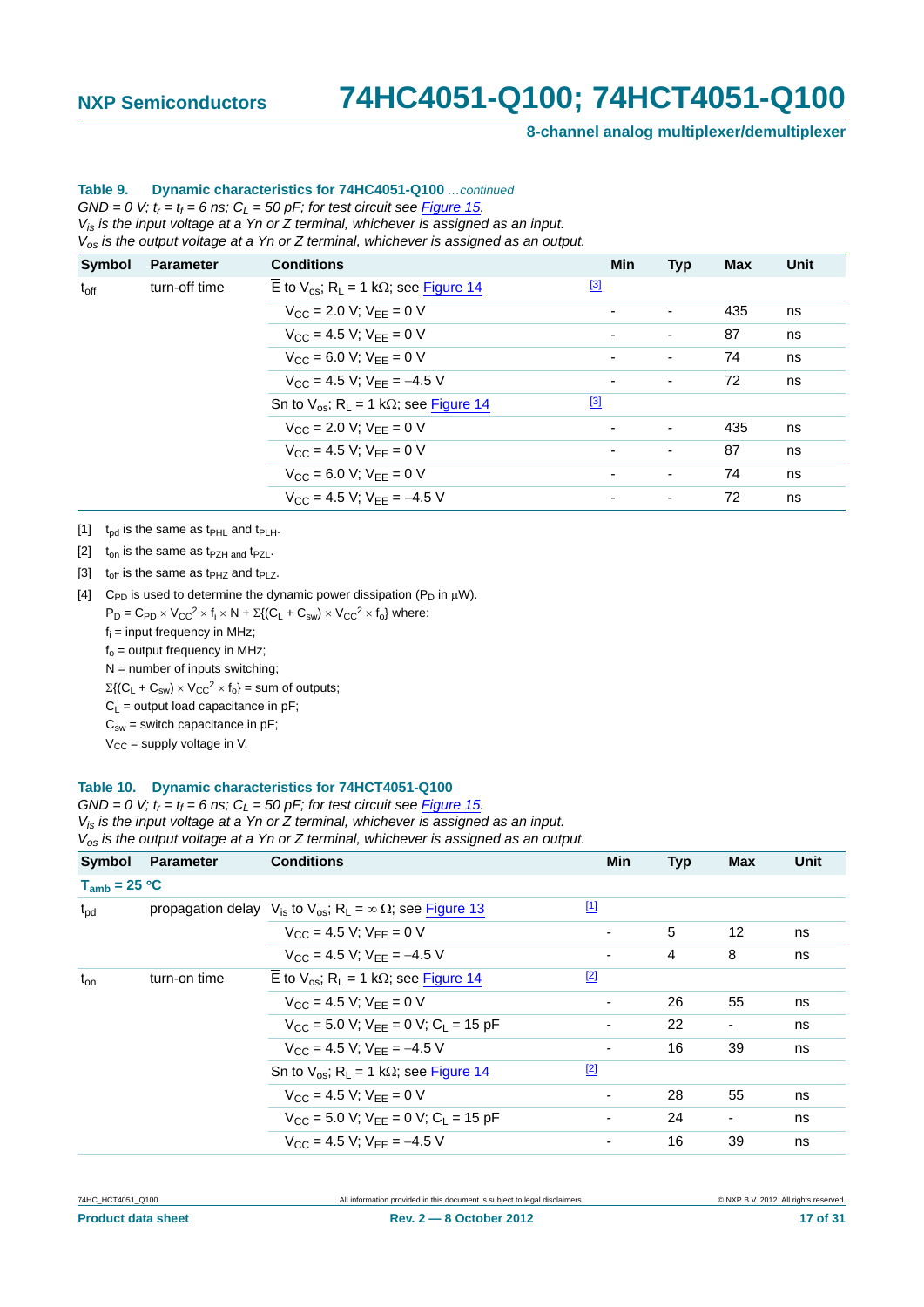**8-channel analog multiplexer/demultiplexer**

#### **Table 10. Dynamic characteristics for 74HCT4051-Q100** *…continued*  $GND = 0$  V;  $t_r = t_f = 6$  ns;  $C_L = 50$  pF; for test circuit see **Figure 15.**

*Vis is the input voltage at a Yn or Z terminal, whichever is assigned as an input.*

*Vos is the output voltage at a Yn or Z terminal, whichever is assigned as an output.* **Symbol Parameter Conditions Min Typ Max Unit**

| $t_{off}$    | turn-off time                 | E to $V_{OS}$ ; R <sub>L</sub> = 1 k $\Omega$ ; see Figure 14                               | $[3]$                    |                          |    |    |
|--------------|-------------------------------|---------------------------------------------------------------------------------------------|--------------------------|--------------------------|----|----|
|              |                               | $V_{CC}$ = 4.5 V; $V_{EE}$ = 0 V                                                            |                          | 19                       | 45 | ns |
|              |                               | $V_{CC}$ = 5.0 V; $V_{EE}$ = 0 V; $C_L$ = 15 pF                                             |                          | 16                       | ÷, | ns |
|              |                               | $V_{CC}$ = 4.5 V; $V_{EE}$ = -4.5 V                                                         |                          | 16                       | 32 | ns |
|              |                               | Sn to $V_{OS}$ ; R <sub>L</sub> = 1 k $\Omega$ ; see Figure 14                              | $[3]$                    |                          |    |    |
|              |                               | $V_{CC} = 4.5 V$ ; $V_{FF} = 0 V$                                                           |                          | 23                       | 45 | ns |
|              |                               | $V_{CC}$ = 5.0 V; $V_{FF}$ = 0 V; $C_1$ = 15 pF                                             |                          | 20                       | ÷, | ns |
|              |                               | $V_{CC}$ = 4.5 V; $V_{EE}$ = -4.5 V                                                         |                          | 16                       | 32 | ns |
| $C_{PD}$     | capacitance                   | power dissipation per switch; $V_1 =$ GND to $V_{CC} - 1.5$ V                               | $\boxed{4}$ -            | 25                       |    | pF |
|              | $T_{amb} = -40 °C$ to +85 °C  |                                                                                             |                          |                          |    |    |
| $t_{pd}$     |                               | propagation delay $V_{is}$ to $V_{os}$ ; R <sub>L</sub> = $\infty$ $\Omega$ ; see Figure 13 | $[1]$                    |                          |    |    |
|              |                               | $V_{CC}$ = 4.5 V; $V_{FF}$ = 0 V                                                            |                          |                          | 15 | ns |
|              |                               | $V_{CC}$ = 4.5 V; $V_{FF}$ = -4.5 V                                                         |                          |                          | 10 | ns |
| $t_{on}$     | turn-on time                  | $\overline{E}$ to V <sub>os</sub> ; R <sub>L</sub> = 1 kΩ; see Figure 14                    | $[2]$                    |                          |    |    |
|              |                               | $V_{CC} = 4.5 V$ ; $V_{FF} = 0 V$                                                           |                          | Ĭ.                       | 69 | ns |
|              |                               | $V_{CC}$ = 4.5 V; $V_{FF}$ = -4.5 V                                                         |                          |                          | 49 | ns |
|              |                               | Sn to $V_{OS}$ ; R <sub>L</sub> = 1 k $\Omega$ ; see Figure 14                              | $[2]$                    |                          |    |    |
|              |                               | $V_{CC}$ = 4.5 V; $V_{FF}$ = 0 V                                                            |                          |                          | 69 | ns |
|              |                               | $V_{CC}$ = 4.5 V; $V_{FF}$ = -4.5 V                                                         |                          |                          | 49 | ns |
| $t_{off}$    | turn-off time                 | $\overline{E}$ to $V_{\text{os}}$ ; R <sub>L</sub> = 1 kΩ; see Figure 14                    | $[3]$                    |                          |    |    |
|              |                               | $V_{CC}$ = 4.5 V; $V_{FF}$ = 0 V                                                            |                          |                          | 56 | ns |
|              |                               | $V_{CC}$ = 4.5 V; $V_{FF}$ = -4.5 V                                                         |                          |                          | 40 | ns |
|              |                               | Sn to $V_{os}$ ; R <sub>L</sub> = 1 k $\Omega$ ; see Figure 14                              | $[3]$                    |                          |    |    |
|              |                               | $V_{CC}$ = 4.5 V; $V_{FF}$ = 0 V                                                            |                          |                          | 56 | ns |
|              |                               | $V_{CC}$ = 4.5 V; $V_{FF}$ = -4.5 V                                                         |                          |                          | 40 | ns |
|              | $T_{amb} = -40 °C$ to +125 °C |                                                                                             |                          |                          |    |    |
| $t_{\rm pd}$ |                               | propagation delay $V_{is}$ to $V_{os}$ ; R <sub>L</sub> = $\infty$ $\Omega$ ; see Figure 13 | $[1]$                    |                          |    |    |
|              |                               | $V_{CC}$ = 4.5 V; $V_{FF}$ = 0 V                                                            |                          |                          | 18 | ns |
|              |                               | $V_{CC}$ = 4.5 V; $V_{FF}$ = -4.5 V                                                         | ÷,                       | $\overline{\phantom{0}}$ | 12 | ns |
| $t_{on}$     | turn-on time                  | $\overline{E}$ to V <sub>os</sub> ; R <sub>L</sub> = 1 kΩ; see Figure 14                    | $[2]$                    |                          |    |    |
|              |                               | $V_{CC} = 4.5 V; V_{EE} = 0 V$                                                              |                          |                          | 83 | ns |
|              |                               | $V_{CC}$ = 4.5 V; $V_{EE}$ = -4.5 V                                                         |                          |                          | 59 | ns |
|              |                               | Sn to $V_{os}$ ; R <sub>L</sub> = 1 k $\Omega$ ; see Figure 14                              | $[2]$                    |                          |    |    |
|              |                               | $V_{CC}$ = 4.5 V; $V_{EE}$ = 0 V                                                            |                          |                          | 83 | ns |
|              |                               | $V_{CC}$ = 4.5 V; $V_{EE}$ = -4.5 V                                                         | $\overline{\phantom{a}}$ | $\overline{\phantom{0}}$ | 59 | ns |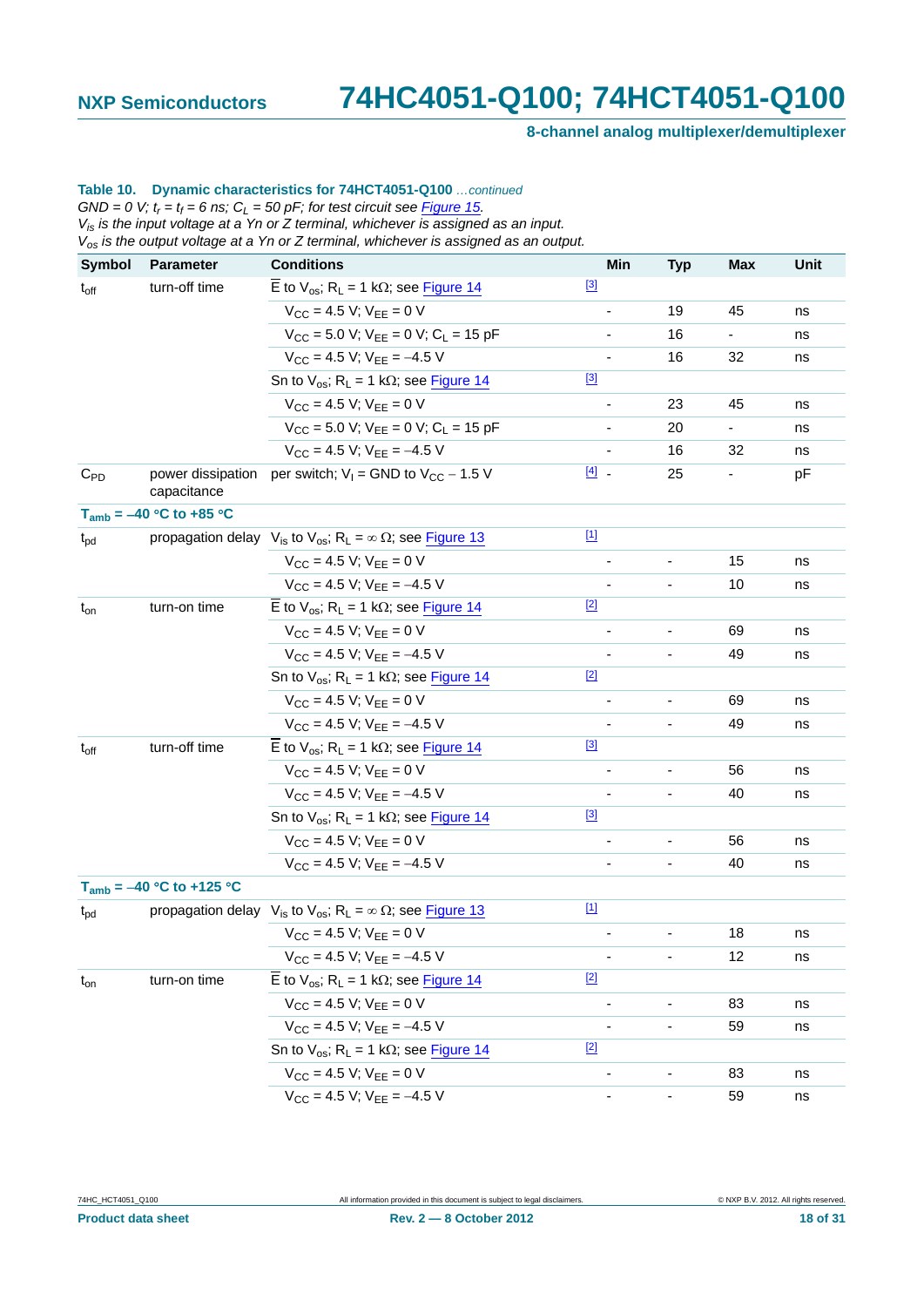**8-channel analog multiplexer/demultiplexer**

#### **Table 10. Dynamic characteristics for 74HCT4051-Q100** *…continued*  $GND = 0$  V;  $t_r = t_f = 6$  ns;  $C_L = 50$  pF; for test circuit see **Figure 15.**

*Vis is the input voltage at a Yn or Z terminal, whichever is assigned as an input. Vos is the output voltage at a Yn or Z terminal, whichever is assigned as an output.*

| Symbol        | <b>Parameter</b> | <b>Conditions</b>                                                     | Min                      | <b>Typ</b>               | Max | Unit |
|---------------|------------------|-----------------------------------------------------------------------|--------------------------|--------------------------|-----|------|
| $t_{\rm off}$ | turn-off time    | E to $V_{\text{os}}$ ; R <sub>L</sub> = 1 k $\Omega$ ; see Figure 14  | $^{[3]}$                 |                          |     |      |
|               |                  | $V_{\text{CC}} = 4.5 \text{ V}; V_{\text{EE}} = 0 \text{ V}$          | $\overline{\phantom{0}}$ | ٠                        | 68  | ns   |
|               |                  | $V_{CC}$ = 4.5 V; $V_{FF}$ = -4.5 V                                   | $\overline{\phantom{0}}$ | $\overline{\phantom{a}}$ | 48  | ns   |
|               |                  | Sn to $V_{\text{os}}$ ; R <sub>1</sub> = 1 k $\Omega$ ; see Figure 14 | $[3]$                    |                          |     |      |
|               |                  | $V_{CC} = 4.5 V$ ; $V_{FF} = 0 V$                                     | $\overline{\phantom{0}}$ | $\overline{\phantom{a}}$ | 68  | ns   |
|               |                  | $V_{CC}$ = 4.5 V; $V_{FF}$ = -4.5 V                                   | $\blacksquare$           | $\overline{\phantom{a}}$ | 48  | ns   |
|               |                  |                                                                       |                          |                          |     |      |

- <span id="page-18-1"></span>[1]  $t_{\text{nd}}$  is the same as  $t_{\text{PHL}}$  and  $t_{\text{PIH}}$ .
- <span id="page-18-2"></span>[2]  $t_{on}$  is the same as t<sub>PZH and</sub> t<sub>PZL</sub>.
- <span id="page-18-3"></span>[3]  $t_{off}$  is the same as  $t_{PHZ}$  and  $t_{PLZ}$ .
- <span id="page-18-4"></span>[4] C<sub>PD</sub> is used to determine the dynamic power dissipation (P<sub>D</sub> in  $\mu$ W).

 $P_D = C_{PD} \times V_{CC}^2 \times f_i \times N + \Sigma \{ (C_L + C_{sw}) \times V_{CC}^2 \times f_0 \}$  where: f<sub>i</sub> = input frequency in MHz;

 $f_0$  = output frequency in MHz;

 $N =$  number of inputs switching;

 $\Sigma\{(\mathsf{C}_\mathsf{L} + \mathsf{C}_{\mathsf{sw}}) \times \mathsf{V}_{\mathsf{CC}}^2 \times \mathsf{f}_{\mathsf{o}}\} = \mathsf{sum}$  of outputs;

 $C_L$  = output load capacitance in pF;

 $C_{sw}$  = switch capacitance in pF;

 $V_{CC}$  = supply voltage in V.

<span id="page-18-0"></span>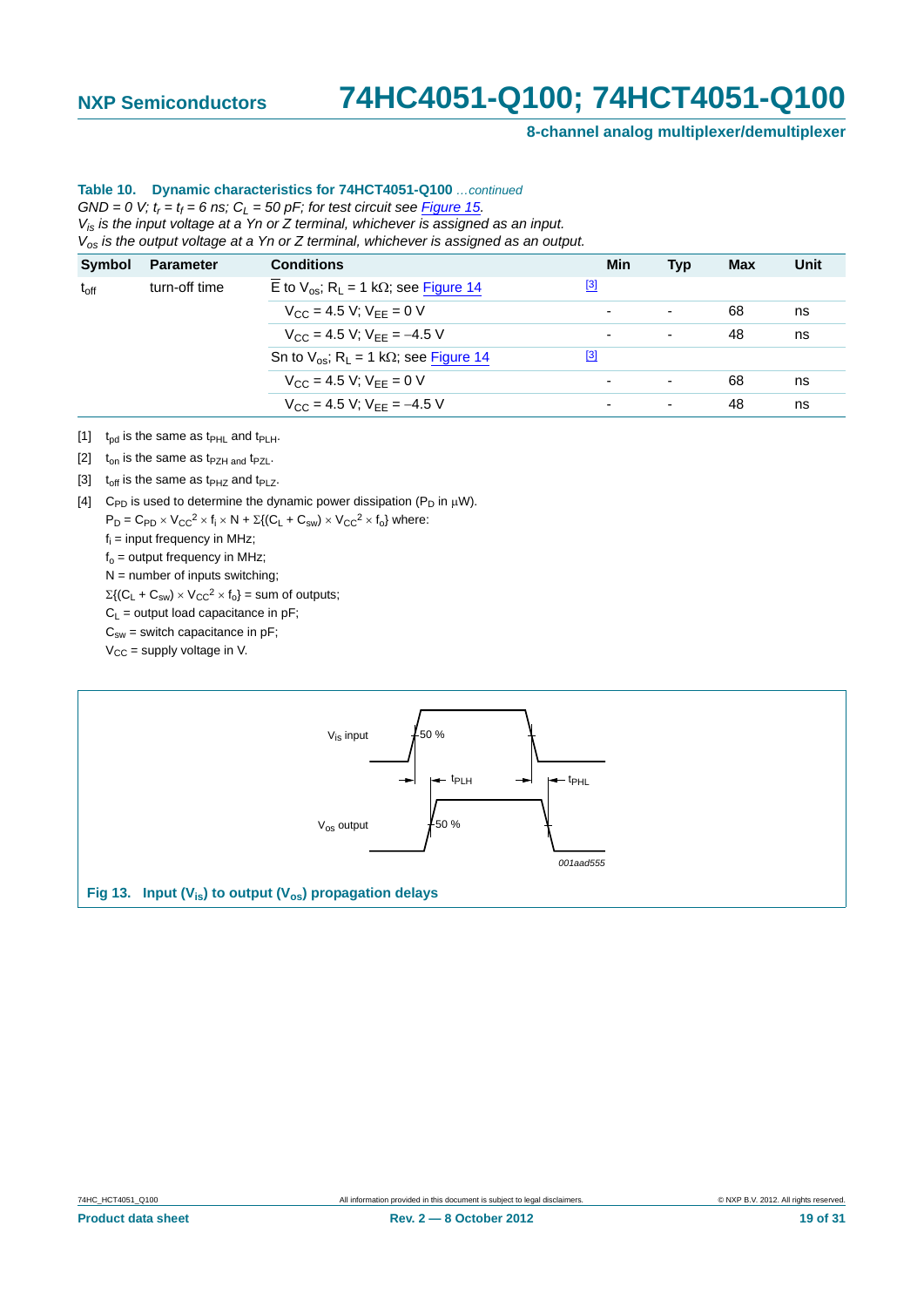**8-channel analog multiplexer/demultiplexer**



<span id="page-19-1"></span>

- $C_L$  = load capacitance including jig and probe capacitance.
- $R_1$  = load resistance.
- S1 = Test selection switch.

#### <span id="page-19-0"></span>**Fig 15. Test circuit for measuring AC performance**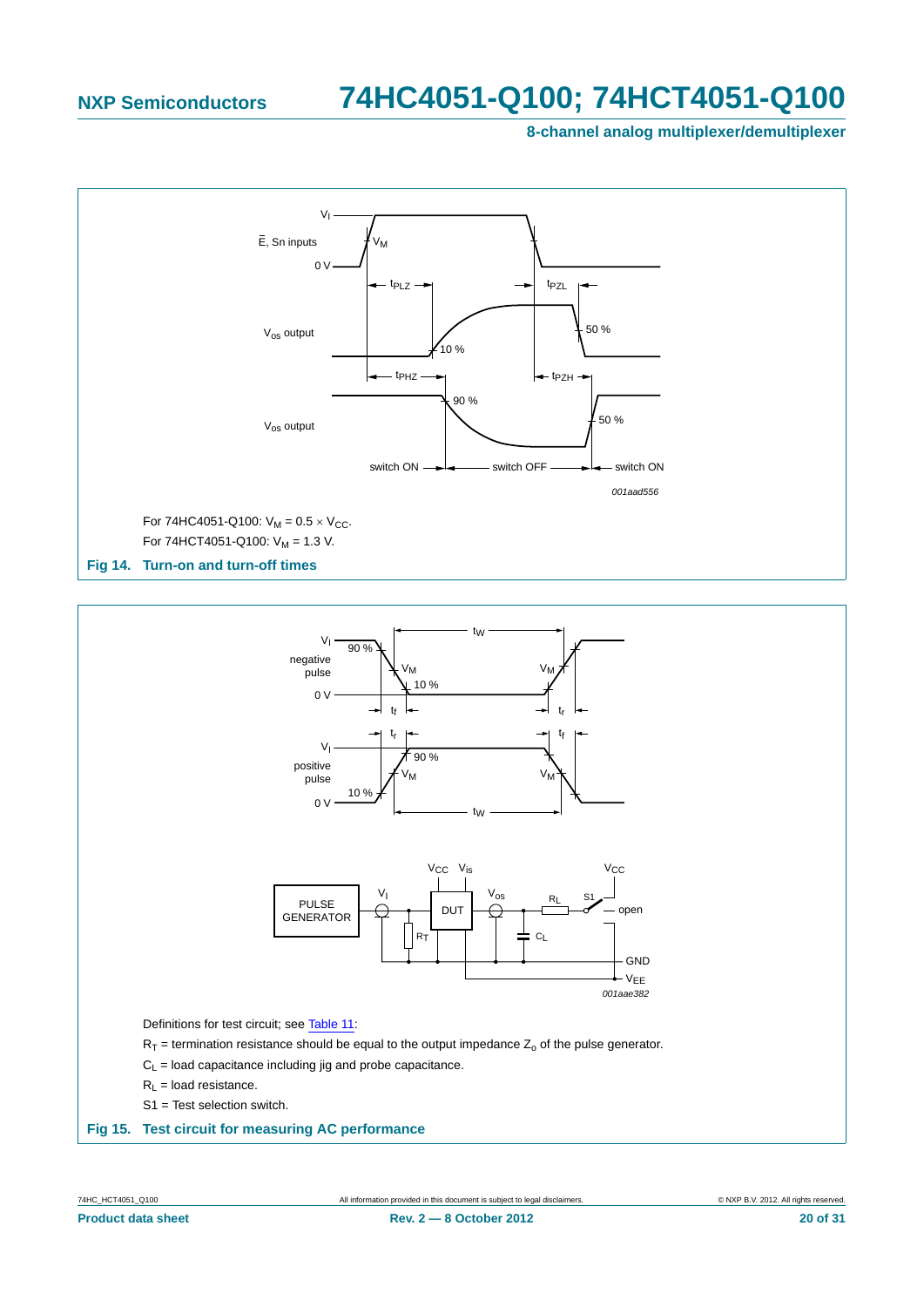### **8-channel analog multiplexer/demultiplexer**

#### <span id="page-20-0"></span>**Table 11. Test data**

| <b>Test</b>                         | Input   | Load                    |                     |                      |       |              | S1 position     |
|-------------------------------------|---------|-------------------------|---------------------|----------------------|-------|--------------|-----------------|
|                                     | $V_{1}$ | $V_{is}$<br>$ t_r, t_f$ |                     | $C_L$                | $R_L$ |              |                 |
|                                     |         |                         | at f <sub>max</sub> | other <sup>[1]</sup> |       |              |                 |
| t <sub>PHL</sub> , t <sub>PLH</sub> | $[2]$   | pulse                   | $< 2$ ns            | 6 ns                 | 50 pF | 1 k $\Omega$ | open            |
| t <sub>PZH</sub> , t <sub>PHZ</sub> | $[2]$   | $V_{CC}$                | $< 2$ ns            | 6 ns                 | 50 pF | 1 k $\Omega$ | V <sub>EE</sub> |
| t <sub>PZL</sub> , t <sub>PLZ</sub> | $[2]$   | V <sub>EE</sub>         | $< 2$ ns            | 6 ns                 | 50 pF | 1 k $\Omega$ | $V_{\rm CC}$    |

<span id="page-20-1"></span>[1]  $t_r = t_f = 6$  ns; when measuring  $f_{max}$ , there is no constraint to  $t_r$  and  $t_f$  with 50 % duty factor.

<span id="page-20-2"></span> $[2]$  V<sub>I</sub> values:

a) For 74HC4051-Q100:  $V_1 = V_{CC}$ 

b) For 74HCT4051-Q100:  $V_1 = 3$  V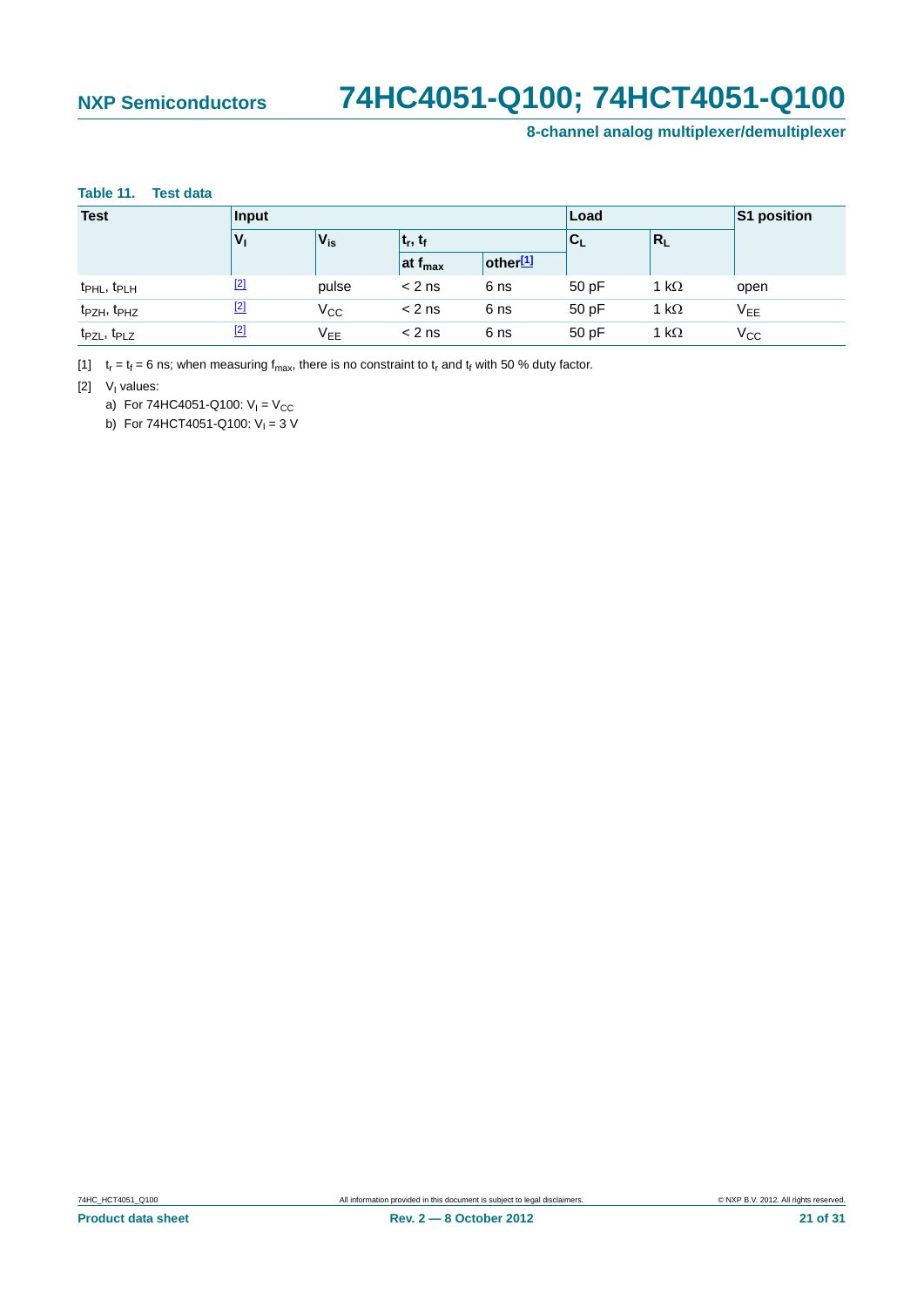**8-channel analog multiplexer/demultiplexer**

#### **11.1 Additional dynamic characteristics**

#### <span id="page-21-3"></span>**Table 12. Additional dynamic characteristics**

*Recommended conditions and typical values; GND = 0 V;*  $T_{amb}$  *= 25 °C; C<sub>L</sub> = 50 pF. Vis is the input voltage at pins nYn or nZ, whichever is assigned as an input. Vos is the output voltage at pins nYn or nZ, whichever is assigned as an output.*

| <b>Symbol</b>      | <b>Parameter</b>         | <b>Conditions</b>                                                                                                                                                                | Min            | <b>Typ</b> | Max                      | Unit          |
|--------------------|--------------------------|----------------------------------------------------------------------------------------------------------------------------------------------------------------------------------|----------------|------------|--------------------------|---------------|
| $d_{\text{sin}}$   | sine-wave distortion     | $f_i = 1$ kHz; $R_L = 10$ k $\Omega$ ; see Figure 16                                                                                                                             |                |            |                          |               |
|                    |                          | $V_{is} = 4.0$ V (p-p); $V_{CC} = 2.25$ V; $V_{FF} = -2.25$ V                                                                                                                    | $\blacksquare$ | $0.04 -$   |                          | %             |
|                    |                          | $V_{is}$ = 8.0 V (p-p); $V_{CC}$ = 4.5 V; $V_{FF}$ = -4.5 V                                                                                                                      | $\blacksquare$ | $0.02 -$   |                          | $\frac{0}{0}$ |
|                    |                          | $f_i = 10$ kHz; $R_i = 10$ k $\Omega$ ; see Figure 16                                                                                                                            |                |            |                          |               |
|                    |                          | $V_{is}$ = 4.0 V (p-p); $V_{CC}$ = 2.25 V; $V_{FF}$ = -2.25 V                                                                                                                    | $\blacksquare$ | $0.12 -$   |                          | $\%$          |
|                    |                          | $V_{is}$ = 8.0 V (p-p); $V_{CC}$ = 4.5 V; $V_{EE}$ = -4.5 V                                                                                                                      |                | 0.06       |                          | $\%$          |
| $\alpha_{\rm iso}$ | isolation (OFF-state)    | $R_1$ = 600 $\Omega$ ; f <sub>i</sub> = 1 MHz; see Figure 17                                                                                                                     |                |            |                          |               |
|                    |                          | $V_{CC}$ = 2.25 V; $V_{FF}$ = -2.25 V                                                                                                                                            | $\mathbf{1}$ . | $-50$      |                          | dB            |
|                    |                          | $V_{CC}$ = 4.5 V; $V_{FF}$ = -4.5 V                                                                                                                                              | $\boxed{1}$    | $-50$      |                          | dB            |
| $V_{\rm ct}$       | crosstalk voltage        | peak-to-peak value; between control and any<br>switch; $R_L = 600 \Omega$ ; $f_i = 1$ MHz; E or Sn square<br>wave between $V_{CC}$ and GND; $t_r = t_f = 6$ ns;<br>see Figure 18 |                |            |                          |               |
|                    |                          | $V_{CC}$ = 4.5 V; $V_{FF}$ = 0 V                                                                                                                                                 |                | 110        | $\overline{\phantom{a}}$ | mV            |
|                    |                          | $V_{CC}$ = 4.5 V; $V_{FF}$ = -4.5 V                                                                                                                                              |                | 220        | $\overline{\phantom{a}}$ | mV            |
| $f_{(-3dB)}$       | -3 dB frequency response | $R_L$ = 50 $\Omega$ ; see Figure 19                                                                                                                                              |                |            |                          |               |
|                    |                          | $V_{CC}$ = 2.25 V; $V_{FF}$ = -2.25 V                                                                                                                                            | $\boxed{2}$ -  | 170        |                          | MHz           |
|                    |                          | $V_{CC}$ = 4.5 V; $V_{FF}$ = -4.5 V                                                                                                                                              | $\boxed{2}$ -  | 180        |                          | <b>MHz</b>    |

<span id="page-21-1"></span>[1] Adjust input voltage  $V_{is}$  to 0 dBm level (0 dBm = 1 mW into 600  $\Omega$ ).

<span id="page-21-2"></span>[2] Adjust input voltage V<sub>is</sub> to 0 dBm level at V<sub>os</sub> for 1 MHz (0 dBm = 1 mW into 50  $\Omega$ ).

<span id="page-21-0"></span>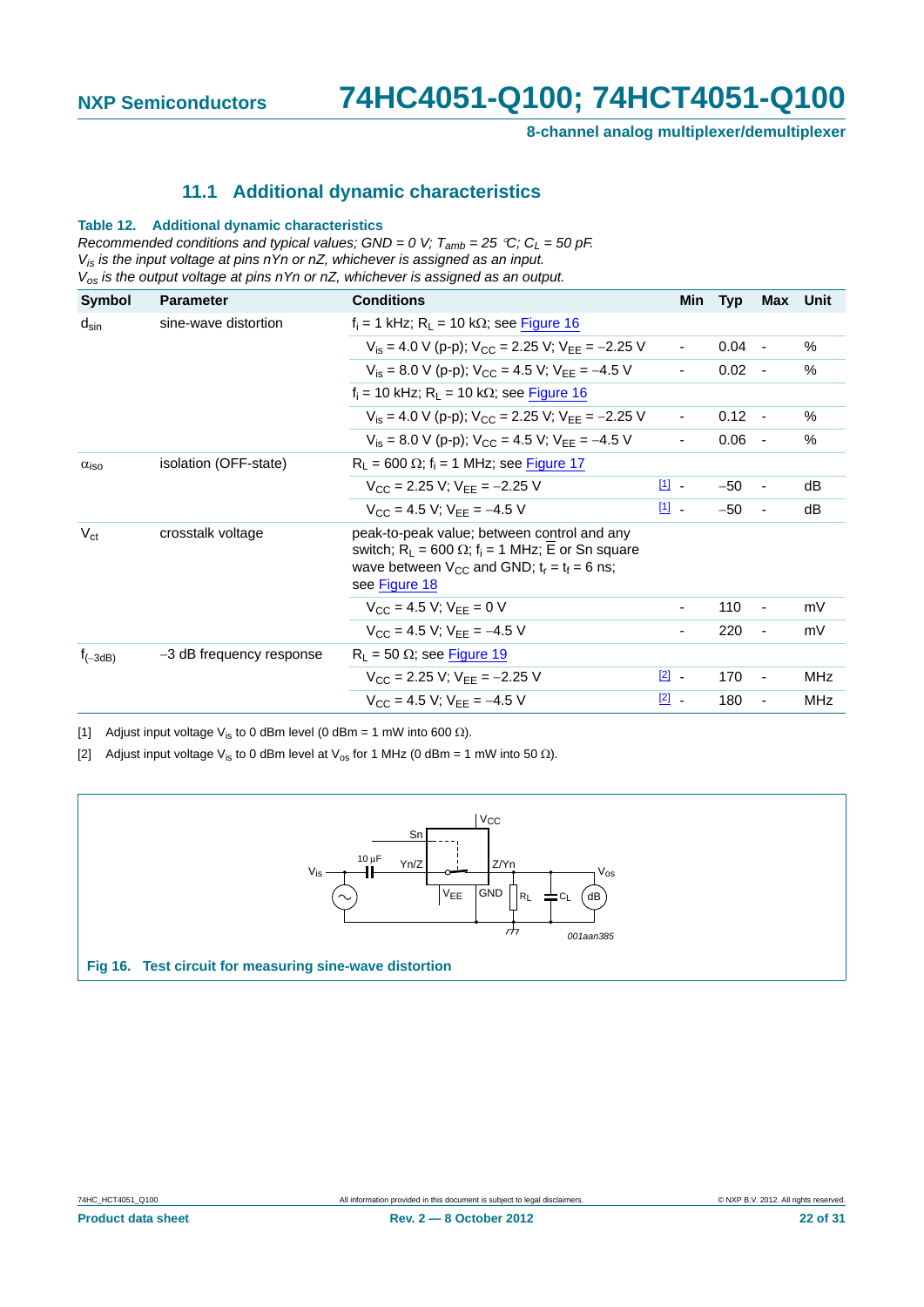**8-channel analog multiplexer/demultiplexer**



<span id="page-22-1"></span><span id="page-22-0"></span>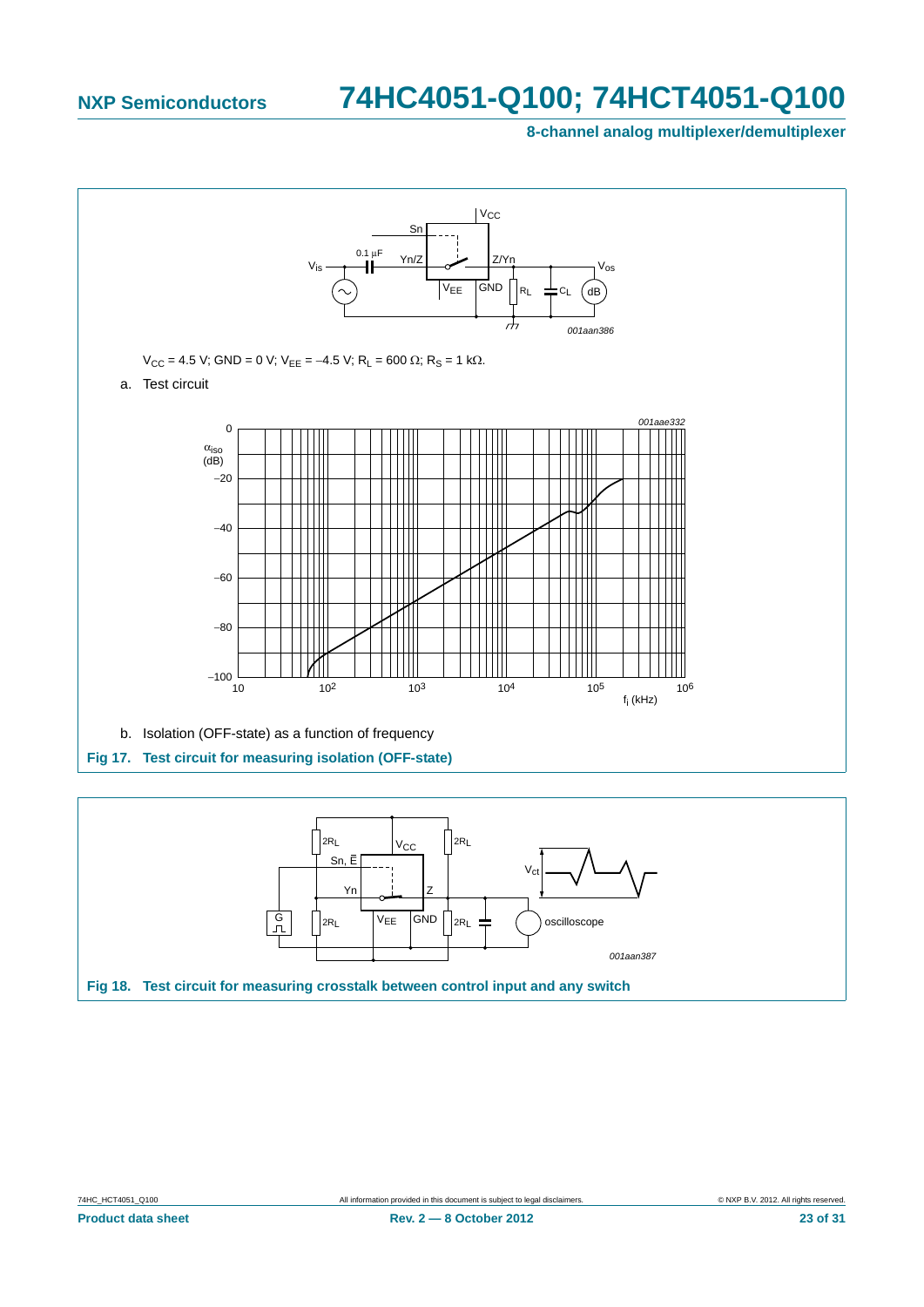**8-channel analog multiplexer/demultiplexer**

<span id="page-23-0"></span>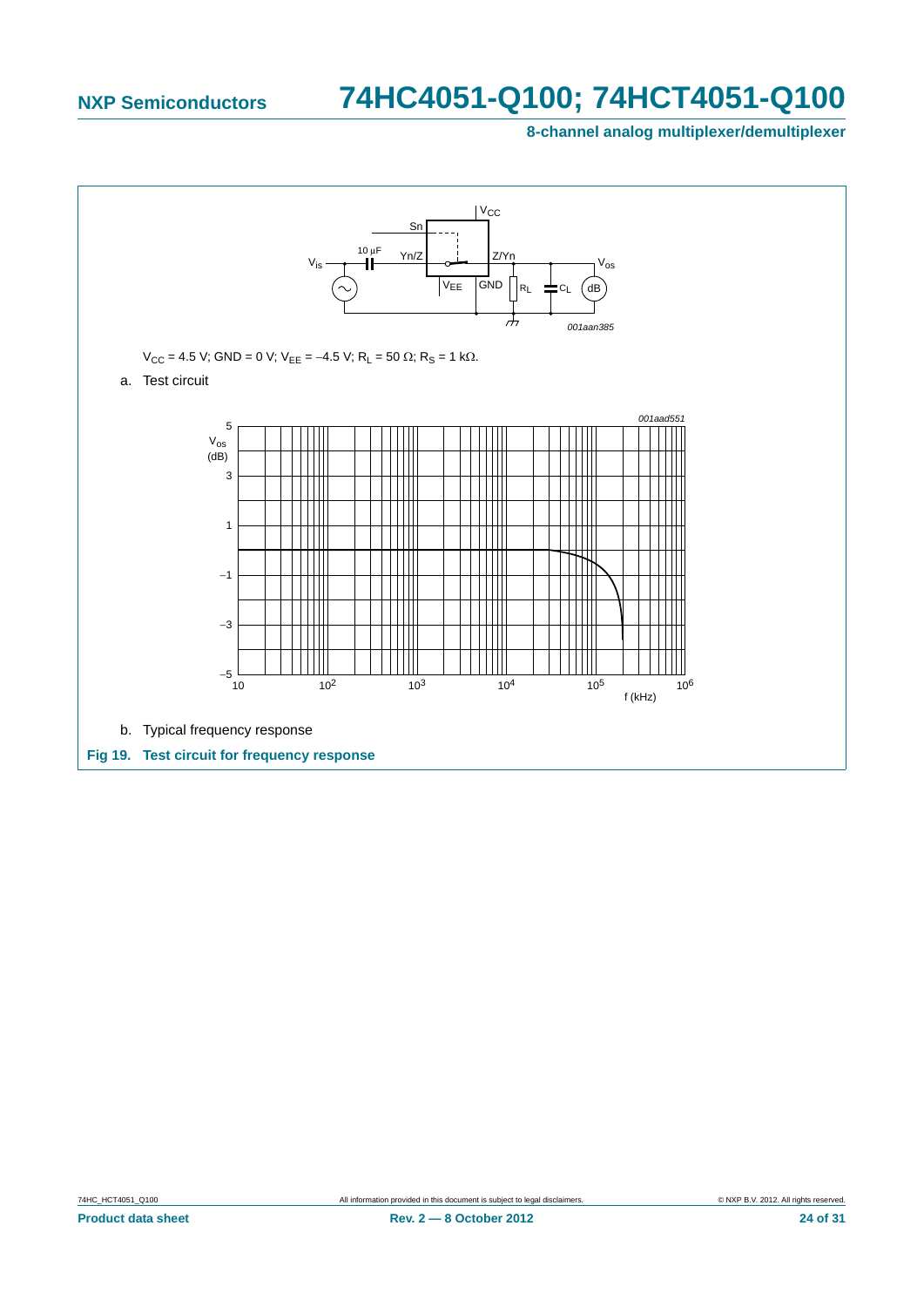**8-channel analog multiplexer/demultiplexer**

### <span id="page-24-0"></span>**12. Package outline**



### **Fig 20. Package outline SOT109-1 (SO16)**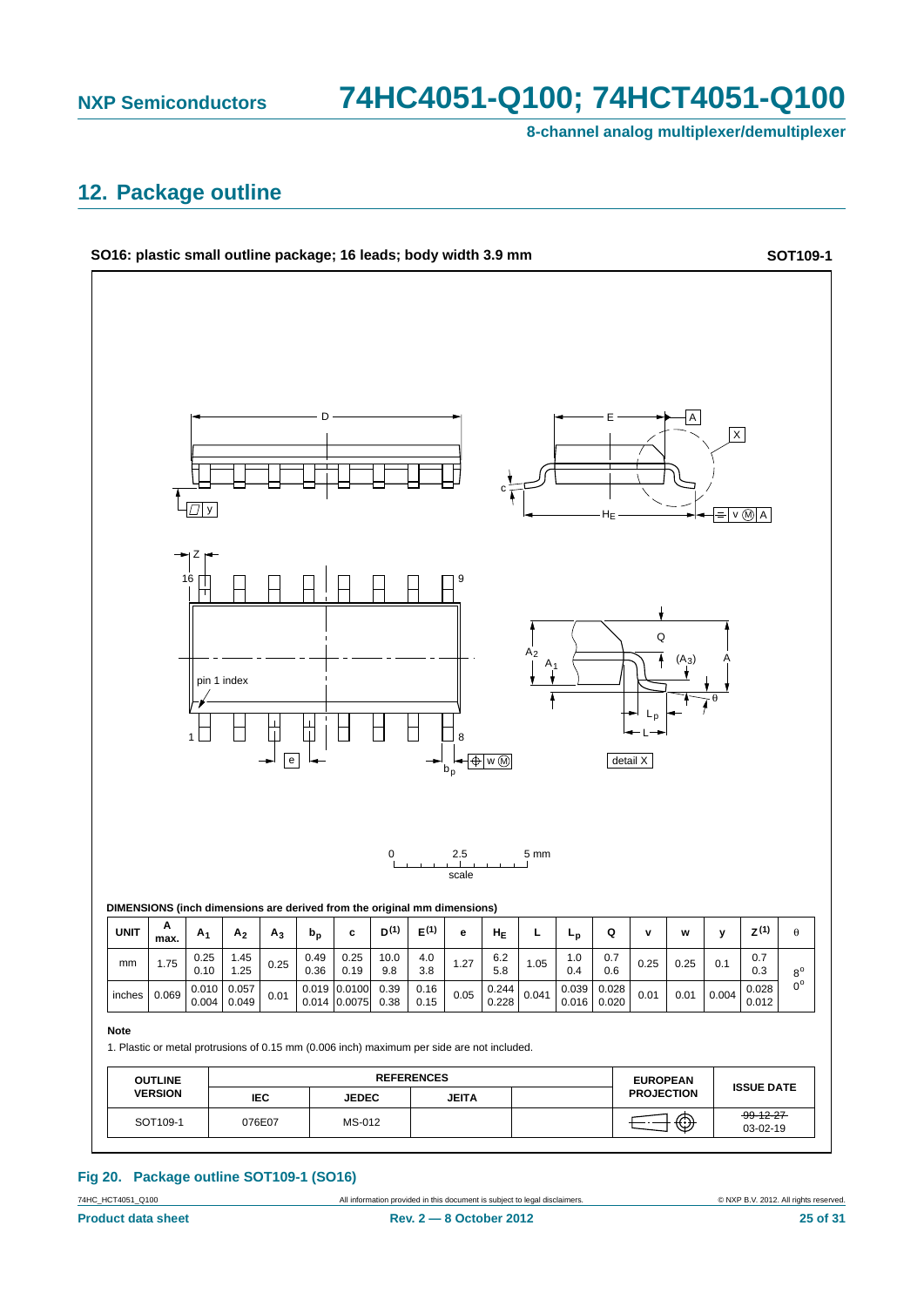**8-channel analog multiplexer/demultiplexer**



#### **Fig 21. Package outline SOT403-1 (TSSOP16)**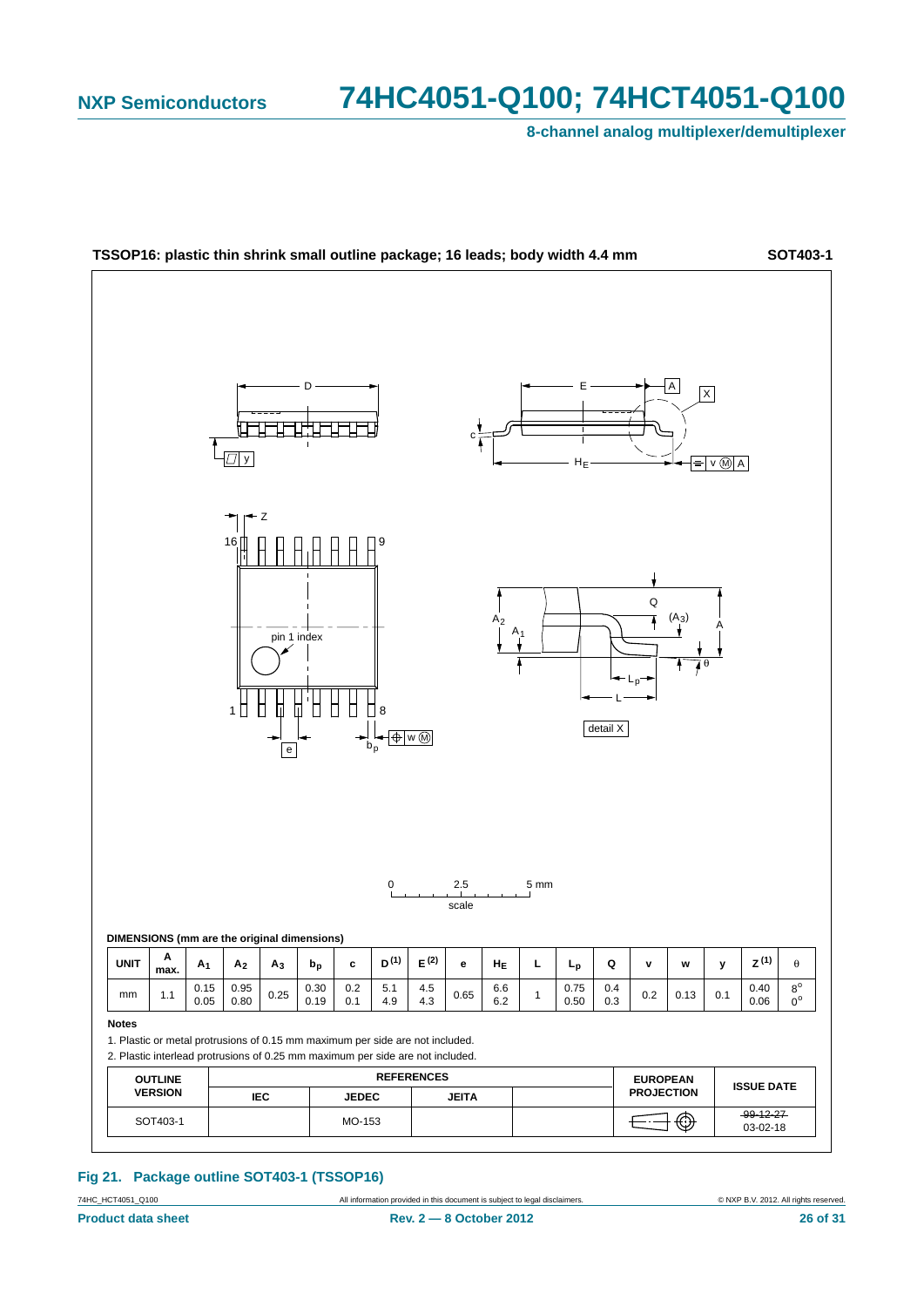**8-channel analog multiplexer/demultiplexer**



**SOT763-1 DHVQFN16: plastic dual in-line compatible thermal enhanced very thin quad flat package; no leads; 16 terminals; body 2.5 x 3.5 x 0.85 mm**

#### **Fig 22. Package outline SOT763-1 (DHVQFN16)**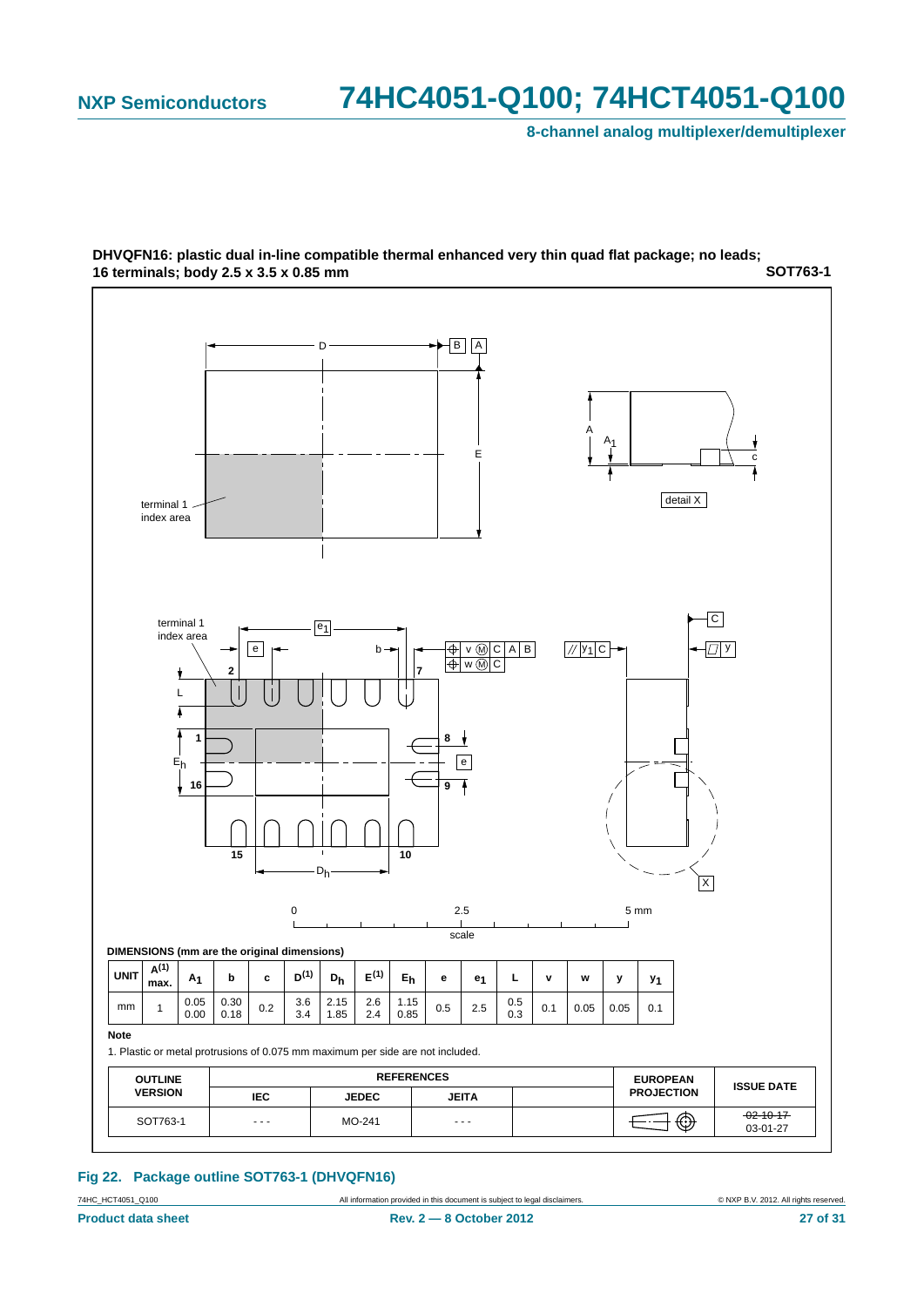**8-channel analog multiplexer/demultiplexer**

### <span id="page-27-0"></span>**13. Abbreviations**

|             | <b>Table 13. Abbreviations</b>          |
|-------------|-----------------------------------------|
| Acronym     | <b>Description</b>                      |
| <b>CMOS</b> | Complementary Metal-Oxide Semiconductor |
| <b>ESD</b>  | ElectroStatic Discharge                 |
| <b>HBM</b>  | Human Body Model                        |
| МM          | Machine Model                           |
| <b>TTL</b>  | Transistor-Transistor Logic             |
| MIL         | Military                                |

### <span id="page-27-1"></span>**14. Revision history**

| <b>Table 14. Revision history</b> |                                |                          |                          |
|-----------------------------------|--------------------------------|--------------------------|--------------------------|
| Document ID                       | Release date Data sheet status | <b>Change notice</b>     | <b>Supersedes</b>        |
| 74HC HCT4051 Q100 v.2 20121008    | Product data sheet             | ۰                        | 74HC HCT4051 Q100 v.1    |
| Modifications:                    | • CDM added to features.       |                          |                          |
| 74HC HCT4051 Q100 v.1 20120709    | Product data sheet             | $\overline{\phantom{0}}$ | $\overline{\phantom{0}}$ |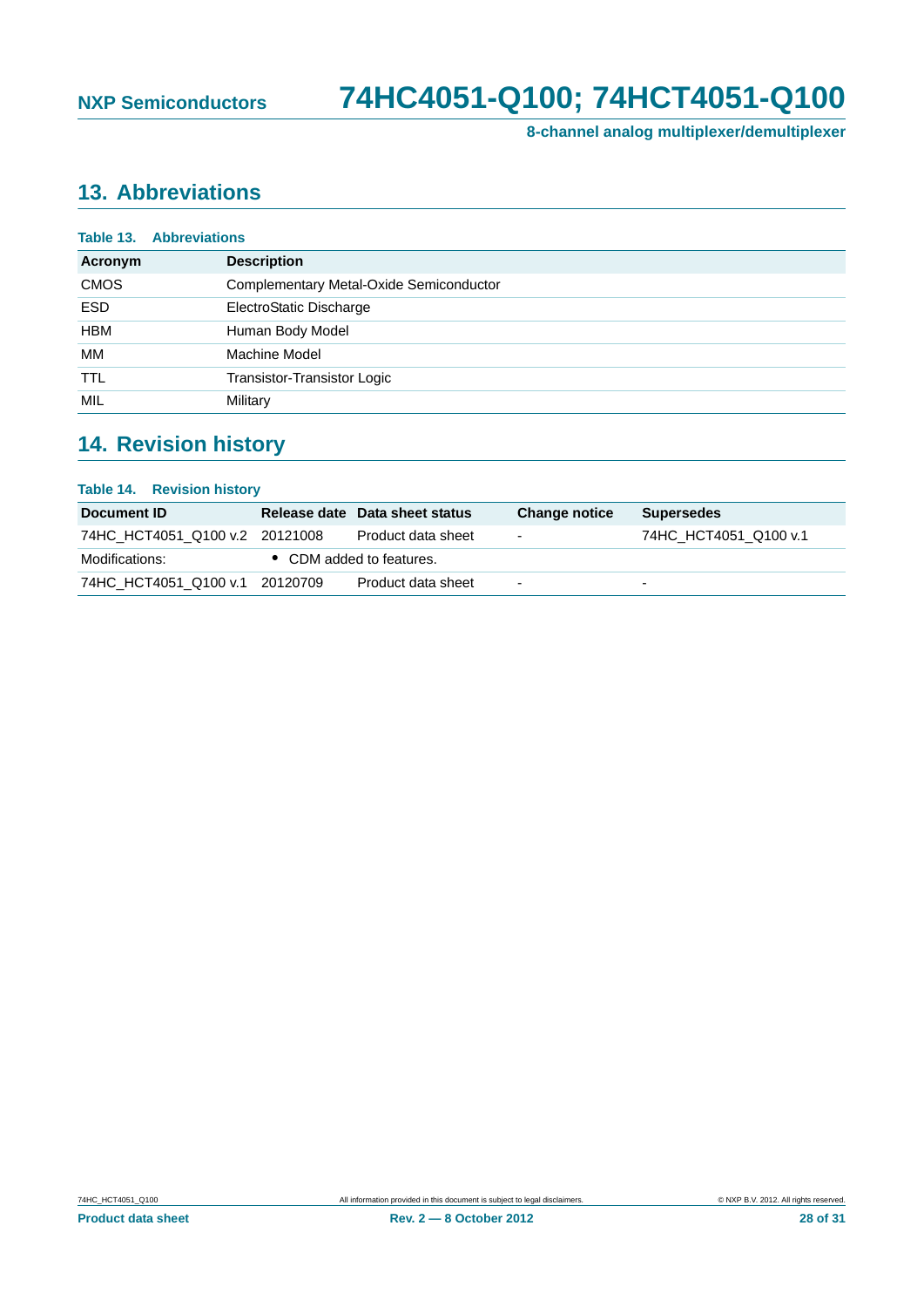**8-channel analog multiplexer/demultiplexer**

### <span id="page-28-0"></span>**15. Legal information**

#### <span id="page-28-1"></span>**15.1 Data sheet status**

| Document status[1][2]          | Product status <sup>[3]</sup> | <b>Definition</b>                                                                     |
|--------------------------------|-------------------------------|---------------------------------------------------------------------------------------|
| Objective [short] data sheet   | Development                   | This document contains data from the objective specification for product development. |
| Preliminary [short] data sheet | Qualification                 | This document contains data from the preliminary specification.                       |
| Product [short] data sheet     | Production                    | This document contains the product specification.                                     |

[1] Please consult the most recently issued document before initiating or completing a design.

[2] The term 'short data sheet' is explained in section "Definitions".

[3] The product status of device(s) described in this document may have changed since this document was published and may differ in case of multiple devices. The latest product status<br>information is available on the Intern

#### <span id="page-28-2"></span>**15.2 Definitions**

**Draft —** The document is a draft version only. The content is still under internal review and subject to formal approval, which may result in modifications or additions. NXP Semiconductors does not give any representations or warranties as to the accuracy or completeness of information included herein and shall have no liability for the consequences of use of such information.

**Short data sheet —** A short data sheet is an extract from a full data sheet with the same product type number(s) and title. A short data sheet is intended for quick reference only and should not be relied upon to contain detailed and full information. For detailed and full information see the relevant full data sheet, which is available on request via the local NXP Semiconductors sales office. In case of any inconsistency or conflict with the short data sheet, the full data sheet shall prevail.

**Product specification —** The information and data provided in a Product data sheet shall define the specification of the product as agreed between NXP Semiconductors and its customer, unless NXP Semiconductors and customer have explicitly agreed otherwise in writing. In no event however, shall an agreement be valid in which the NXP Semiconductors product is deemed to offer functions and qualities beyond those described in the Product data sheet.

#### <span id="page-28-3"></span>**15.3 Disclaimers**

**Limited warranty and liability —** Information in this document is believed to be accurate and reliable. However, NXP Semiconductors does not give any representations or warranties, expressed or implied, as to the accuracy or completeness of such information and shall have no liability for the consequences of use of such information. NXP Semiconductors takes no responsibility for the content in this document if provided by an information source outside of NXP Semiconductors.

In no event shall NXP Semiconductors be liable for any indirect, incidental, punitive, special or consequential damages (including - without limitation - lost profits, lost savings, business interruption, costs related to the removal or replacement of any products or rework charges) whether or not such damages are based on tort (including negligence), warranty, breach of contract or any other legal theory.

Notwithstanding any damages that customer might incur for any reason whatsoever, NXP Semiconductors' aggregate and cumulative liability towards customer for the products described herein shall be limited in accordance with the *Terms and conditions of commercial sale* of NXP Semiconductors.

**Right to make changes —** NXP Semiconductors reserves the right to make changes to information published in this document, including without limitation specifications and product descriptions, at any time and without notice. This document supersedes and replaces all information supplied prior to the publication hereof.

#### **Suitability for use in automotive applications —** This NXP

Semiconductors product has been qualified for use in automotive applications. Unless otherwise agreed in writing, the product is not designed, authorized or warranted to be suitable for use in life support, life-critical or safety-critical systems or equipment, nor in applications where failure or malfunction of an NXP Semiconductors product can reasonably be expected to result in personal injury, death or severe property or environmental damage. NXP Semiconductors and its suppliers accept no liability for inclusion and/or use of NXP Semiconductors products in such equipment or applications and therefore such inclusion and/or use is at the customer's own risk.

**Applications —** Applications that are described herein for any of these products are for illustrative purposes only. NXP Semiconductors makes no representation or warranty that such applications will be suitable for the specified use without further testing or modification.

Customers are responsible for the design and operation of their applications and products using NXP Semiconductors products, and NXP Semiconductors accepts no liability for any assistance with applications or customer product design. It is customer's sole responsibility to determine whether the NXP Semiconductors product is suitable and fit for the customer's applications and products planned, as well as for the planned application and use of customer's third party customer(s). Customers should provide appropriate design and operating safeguards to minimize the risks associated with their applications and products.

NXP Semiconductors does not accept any liability related to any default, damage, costs or problem which is based on any weakness or default in the customer's applications or products, or the application or use by customer's third party customer(s). Customer is responsible for doing all necessary testing for the customer's applications and products using NXP Semiconductors products in order to avoid a default of the applications and the products or of the application or use by customer's third party customer(s). NXP does not accept any liability in this respect.

**Limiting values —** Stress above one or more limiting values (as defined in the Absolute Maximum Ratings System of IEC 60134) will cause permanent damage to the device. Limiting values are stress ratings only and (proper) operation of the device at these or any other conditions above those given in the Recommended operating conditions section (if present) or the Characteristics sections of this document is not warranted. Constant or repeated exposure to limiting values will permanently and irreversibly affect the quality and reliability of the device.

**Terms and conditions of commercial sale —** NXP Semiconductors products are sold subject to the general terms and conditions of commercial sale, as published at<http://www.nxp.com/profile/terms>, unless otherwise agreed in a valid written individual agreement. In case an individual agreement is concluded only the terms and conditions of the respective agreement shall apply. NXP Semiconductors hereby expressly objects to applying the customer's general terms and conditions with regard to the purchase of NXP Semiconductors products by customer.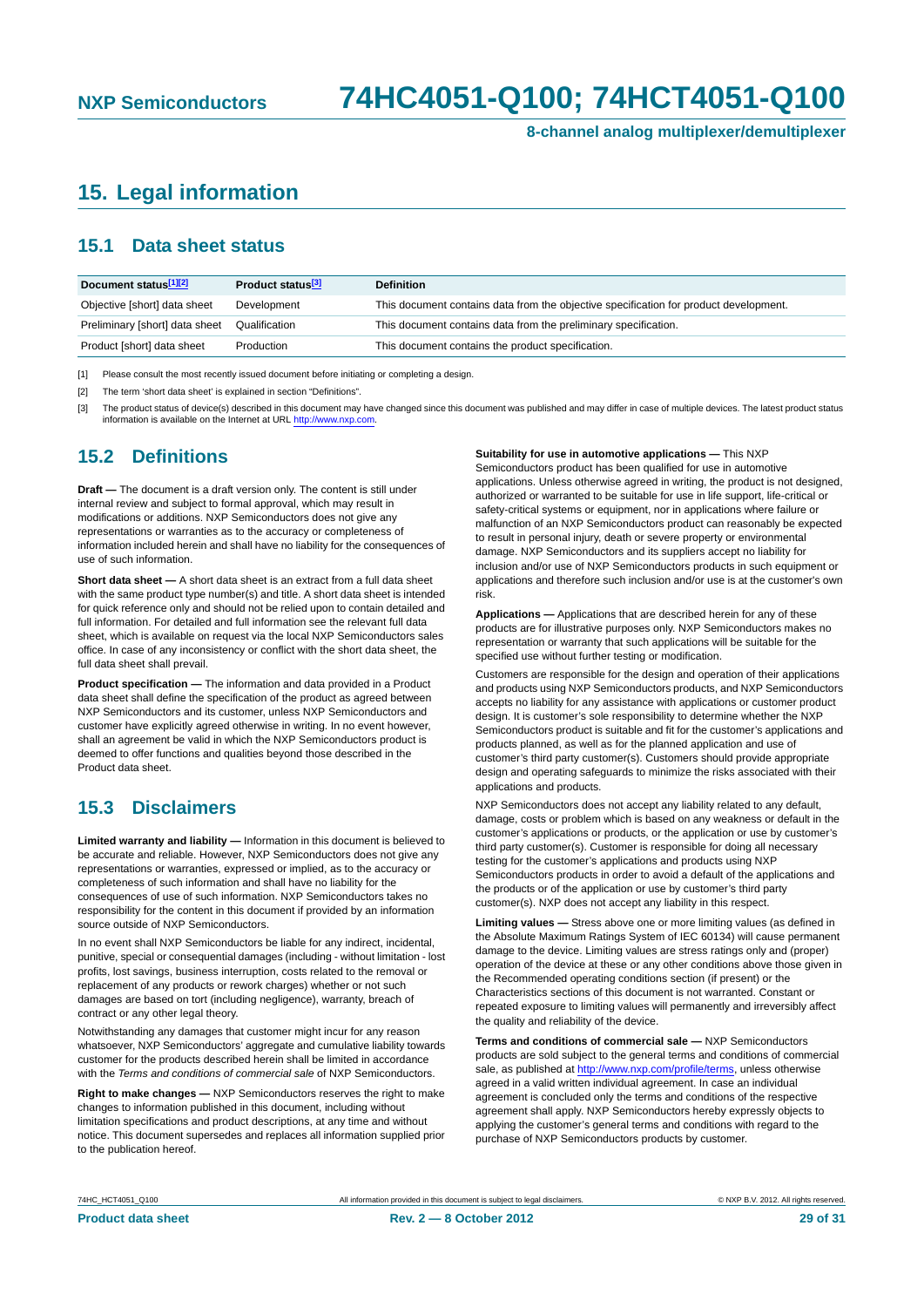#### **8-channel analog multiplexer/demultiplexer**

**No offer to sell or license —** Nothing in this document may be interpreted or construed as an offer to sell products that is open for acceptance or the grant, conveyance or implication of any license under any copyrights, patents or other industrial or intellectual property rights.

**Export control —** This document as well as the item(s) described herein may be subject to export control regulations. Export might require a prior authorization from competent authorities.

**Translations —** A non-English (translated) version of a document is for reference only. The English version shall prevail in case of any discrepancy between the translated and English versions.

#### <span id="page-29-0"></span>**15.4 Trademarks**

Notice: All referenced brands, product names, service names and trademarks are the property of their respective owners.

### <span id="page-29-1"></span>**16. Contact information**

For more information, please visit: **http://www.nxp.com**

For sales office addresses, please send an email to: **salesaddresses@nxp.com**